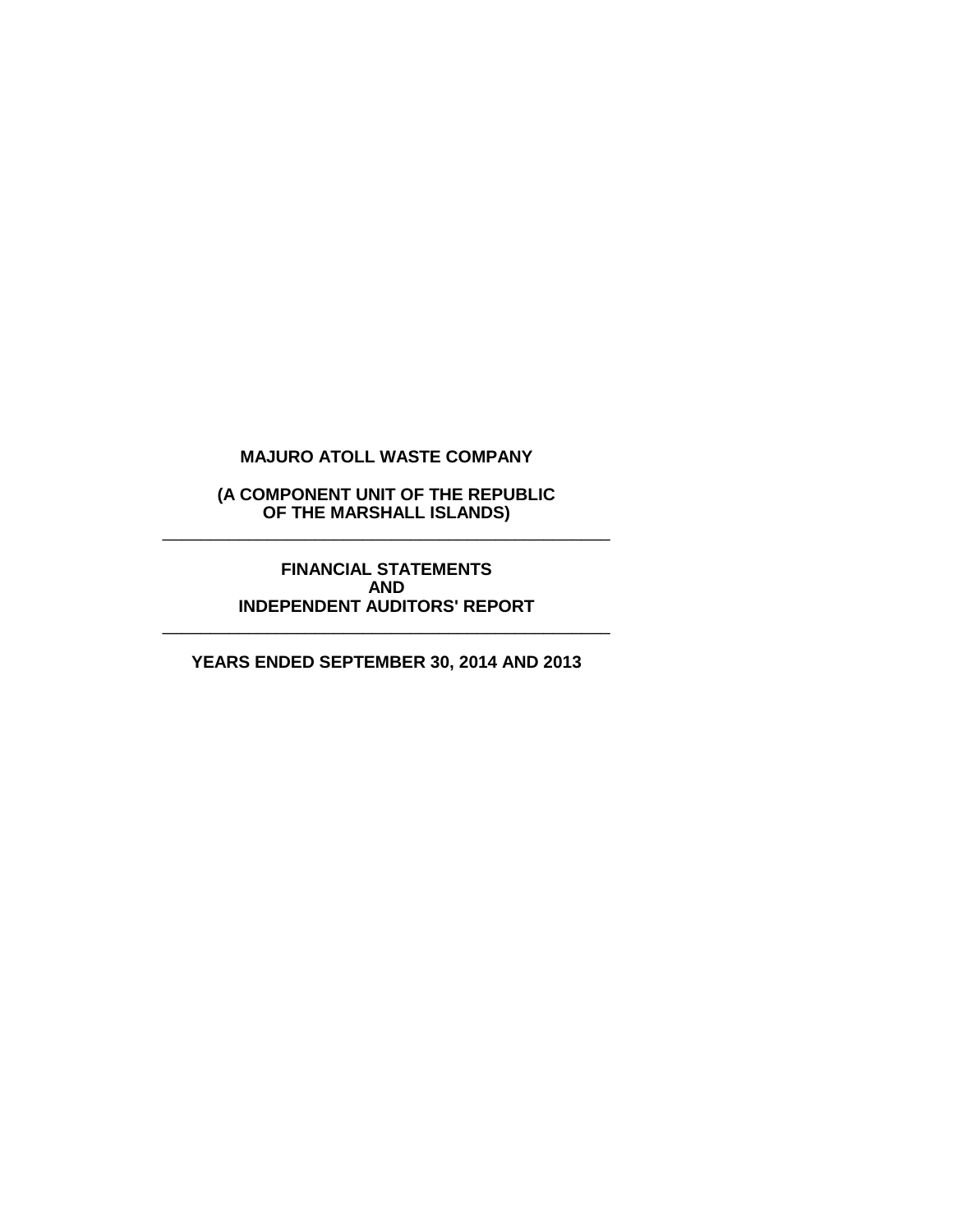Years Ended September 30, 2014 and 2013 Table of Contents

|     |                                                                                                                                                                                                                                    | <u>Page No.</u>   |
|-----|------------------------------------------------------------------------------------------------------------------------------------------------------------------------------------------------------------------------------------|-------------------|
| I.  | <b>INDEPENDENT AUDITORS' REPORT</b>                                                                                                                                                                                                |                   |
| II. | <b>MANAGEMENT'S DISCUSSION AND ANALYSIS</b>                                                                                                                                                                                        | 3                 |
| Ш.  | <b>FINANCIAL STATEMENTS:</b>                                                                                                                                                                                                       |                   |
|     | <b>Statements of Net Position</b><br>Statements of Revenues, Expenses and Changes in Net Position<br><b>Statements of Cash Flows</b><br><b>Notes to Financial Statements</b>                                                       | 7<br>8<br>9<br>10 |
| IV. | INDEPENDENT AUDITORS' REPORT ON COMPLIANCE WITH<br><b>LAWS AND REGULATIONS</b>                                                                                                                                                     |                   |
|     | Independent Auditors' Report on Internal Control Over Financial<br>Reporting and on Compliance and Other Matters Based on an<br>Audit of Financial Statements Performed in Accordance with<br><b>Government Auditing Standards</b> | 18                |
|     | Schedule of Findings and Responses                                                                                                                                                                                                 | 20                |
|     | Unresolved Prior Year Findings                                                                                                                                                                                                     | 23                |
|     |                                                                                                                                                                                                                                    |                   |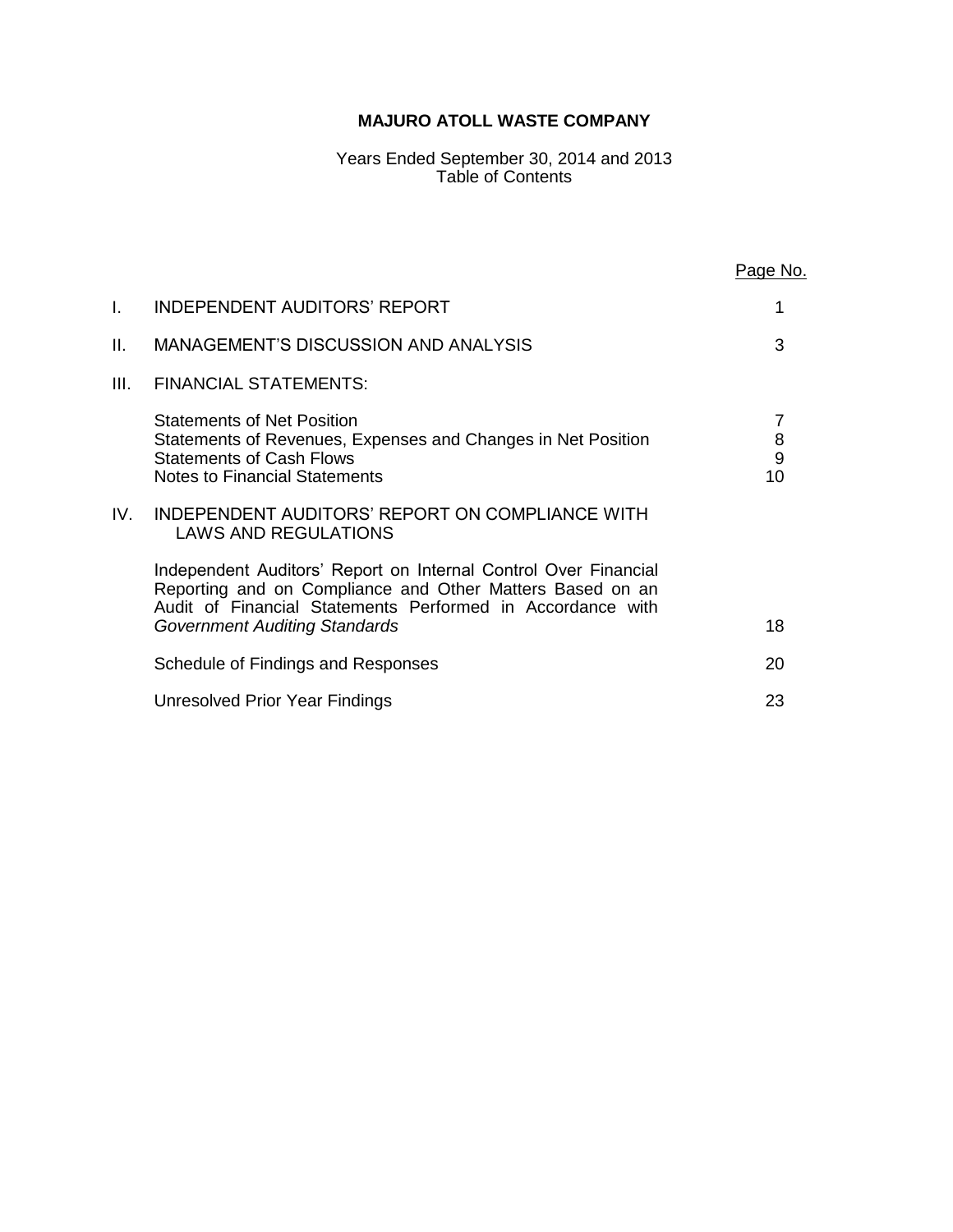

Deloitte & Touche LLP 361 South Marine Corps Drive Tamuning, GU 96913-3911 USA Tel: (671) 646-3884 Fax: (671) 649-4932 www.deloitte.com

# **INDEPENDENT AUDITORS' REPORT**

Board of Directors Majuro Atoll Waste Company:

## **Report on the Financial Statements**

We have audited the accompanying financial statements of the Majuro Atoll Waste Company (MAWC), a component unit of the Republic of the Marshall Islands, which comprise the statements of net position as of September 30, 2014 and 2013, and the related statements of revenues, expenses, and changes in net position and of cash flows for the years then ended, and the related notes to the financial statements.

## *Management's Responsibility for the Financial Statements*

Management is responsible for the preparation and fair presentation of these financial statements in accordance with accounting principles generally accepted in the United States of America; this includes the design, implementation, and maintenance of internal control relevant to the preparation and fair presentation of financial statements that are free from material misstatement, whether due to fraud or error.

#### *Auditors' Responsibility*

Our responsibility is to express an opinion on these financial statements based on our audits. We conducted our audits in accordance with auditing standards generally accepted in the United States of America and the standards applicable to financial audits contained in *Government Auditing Standards,* issued by the Comptroller General of the United States. Those standards require that we plan and perform the audit to obtain reasonable assurance about whether the financial statements are free from material misstatement.

An audit involves performing procedures to obtain audit evidence about the amounts and disclosures in the financial statements. The procedures selected depend on the auditor's judgment, including the assessment of the risks of material misstatement of the financial statements, whether due to fraud or error. In making those risk assessments, the auditor considers internal control relevant to the entity's preparation and fair presentation of the financial statements in order to design audit procedures that are appropriate in the circumstances, but not for the purpose of expressing an opinion on the effectiveness of the entity's internal control. Accordingly, we express no such opinion. An audit also includes evaluating the appropriateness of accounting policies used and the reasonableness of significant accounting estimates made by management, as well as evaluating the overall presentation of the financial statements.

We believe that the audit evidence we have obtained is sufficient and appropriate to provide a basis for our audit opinion.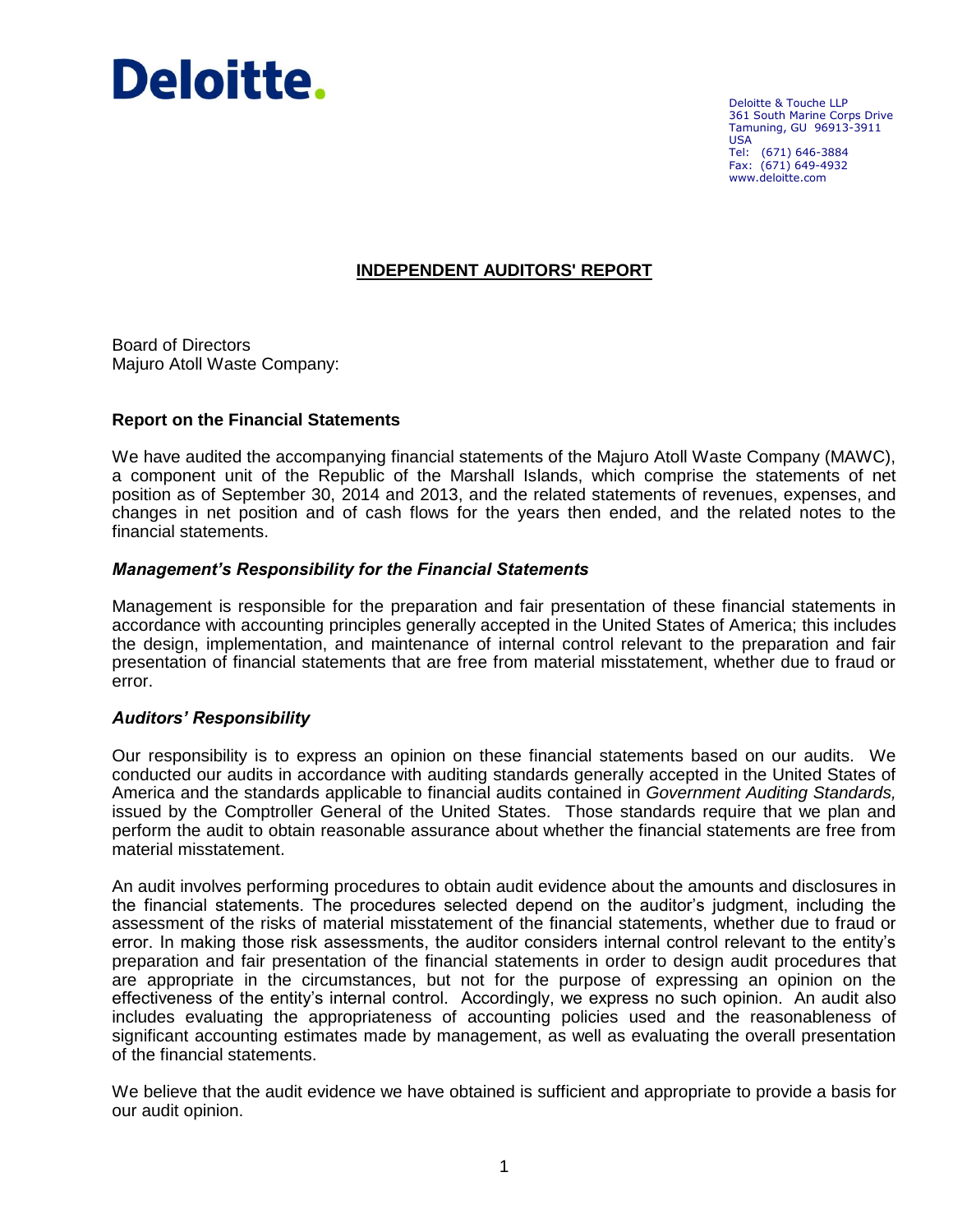# *Opinion*

In our opinion, the financial statements referred to above present fairly, in all material respects, the financial position of the Majuro Atoll Waste Company as of September 30, 2014 and 2013, and the results of its operations and its cash flows for the years then ended in accordance with accounting principles generally accepted in the United States of America.

#### **Emphasis-of-Matter**

#### *Going Concern*

The accompanying financial statements have been prepared assuming that MAWC will continue as a going concern. As discussed in Note 9 to the financial statements, MAWC's recurring losses from operations raise substantial doubt about its ability to continue as a going concern. Management's plans concerning these matters are also discussed in Note 9 to the financial statements. The financial statements do not include any adjustments that might result from the outcome of this uncertainty. Our opinion is not modified with respect to this matter.

## *Other Matters*

#### *Required Supplementary Information*

Accounting principles generally accepted in the United States of America require that the management's discussion and analysis on pages 3 to 6 be presented to supplement the financial statements. Such information, although not a part of the financial statements, is required by the Governmental Accounting Standards Board who considers it to be an essential part of financial reporting for placing the financial statements in an appropriate operational, economic, or historical context. We have applied certain limited procedures to the required supplementary information in accordance with auditing standards generally accepted in the United States of America, which consisted of inquiries of management about the methods of preparing the information and comparing the information for consistency with management's responses to our inquiries, the financial statements, and other knowledge we obtained during our audit of the financial statements. We do not express an opinion or provide any assurance on the information because the limited procedures do not provide us with sufficient evidence to express an opinion or provide any assurance.

## **Other Reporting Required by** *Government Auditing Standards*

In accordance with *Government Auditing Standards*, we have also issued our report dated July 9, 2015, on our consideration of MAWC's internal control over financial reporting and on our tests of its compliance with certain provisions of laws, regulations, contracts, and grant agreements and other matters. The purpose of that report is to describe the scope of our testing of internal control over financial reporting and compliance and the results of that testing, and not to provide an opinion on internal control over financing reporting or on compliance. That report is an integral part of an audit performed in accordance with *Government Auditing Standards* in considering MAWC's internal control over financial reporting and compliance.

leloite Nache LLF

July 9, 2015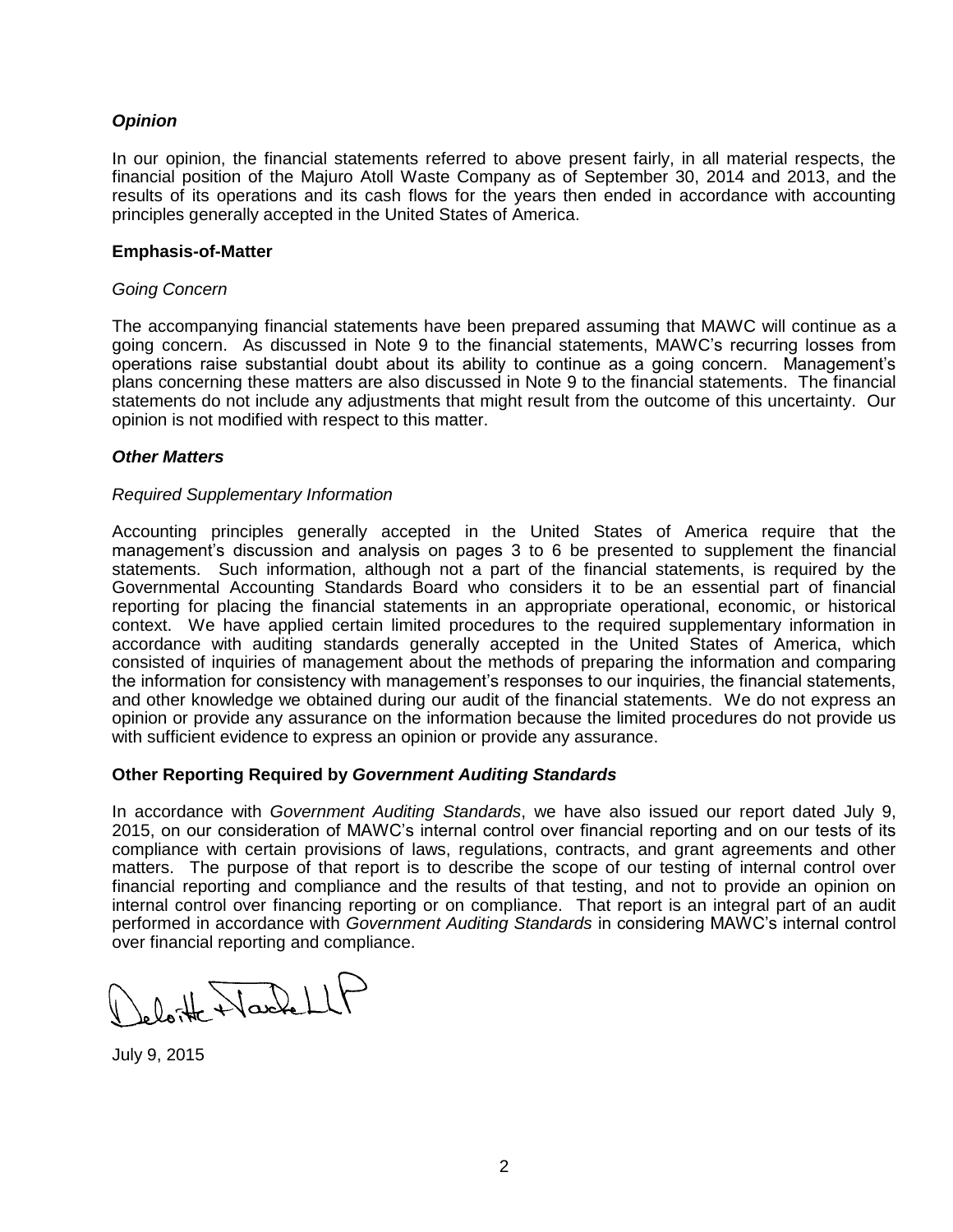#### Management's Discussion and Analysis Years Ended September 30, 2014 and 2013

### **Overview**

As management of the Majuro Atoll Waste Company (MAWC), we offer the readers of MAWC's financial statements this narrative overview and analysis of the financial activities of MAWC for the fiscal year ending September 30, 2014, with comparative information provided for 2013. We encourage the readers to consider the information presented here in conjunction with additional information that we have furnished in MAWC's financial statements.

MAWC is a state-owned enterprise of the Republic of the Marshall Islands currently under the umbrella of the RMI Environmental Protection Authority. MAWC is subsidized by the RMI-US Compact of Free Association with a basic annual appropriation of \$325,000 in which it is required by law to follow the usage agreement as outlined on its sub-award agreement with the RMI Finance Department. Other sources of funds are provided by grants from government and private institutions, and from MAWC's own revenue from operations.

MAWC is engaged to collect and dispose of solid waste in Majuro Atoll. It is governed by a fivemember Board of Directors, chaired by the Secretary of Ministry of Public Works and managed by 42 employees with the leadership of the General Manager.

#### Operational and Financial Performance

MAWC's results of operations for 2014 have increased its net operating loss by \$13,995 (or 2%) from \$727,122 in 2013 to \$741,117 in 2014. Factors that contributed to the results for 2014 are attributed to an increase in operating expenses by \$26,331 (or 3%) from \$845,822 in 2013 to \$872,153 in 2014 offset by an increase in the total net operating revenues by \$12,336 (or 10%) from \$118,700 in 2013 to \$131,036 in 2014. Major contributors to the increase in operating revenues were the increase of income from waste collections, equipment rentals and interest offset by the decrease in income from recycled materials. For operating expenses, depreciation increased by \$98,970 (or 48%) due to retirement of side loader equipment, which was offset by a decrease in other operational expenses of \$72,639.

## **FINANCIAL ANALYSIS OF MAWC**

The Statements of Net Position and the Statements of Revenues, Expenses and Changes in Net Position provide an indication of MAWC's financial condition. MAWC's net position reflects the difference between assets and liabilities. An increase in net position over time typically indicates an improvement in financial condition.

A summary of MAWC's Statements of Net Position is presented below:

|                                         | 2014                 | 2013                | 2012              |
|-----------------------------------------|----------------------|---------------------|-------------------|
| <b>Current assets</b><br>Capital assets | 69,225 \$<br>824,995 | 74.231<br>1,126,121 | 67,726<br>672,778 |
| Total assets                            | \$894,220            | \$1,200,352         | \$ 740,504        |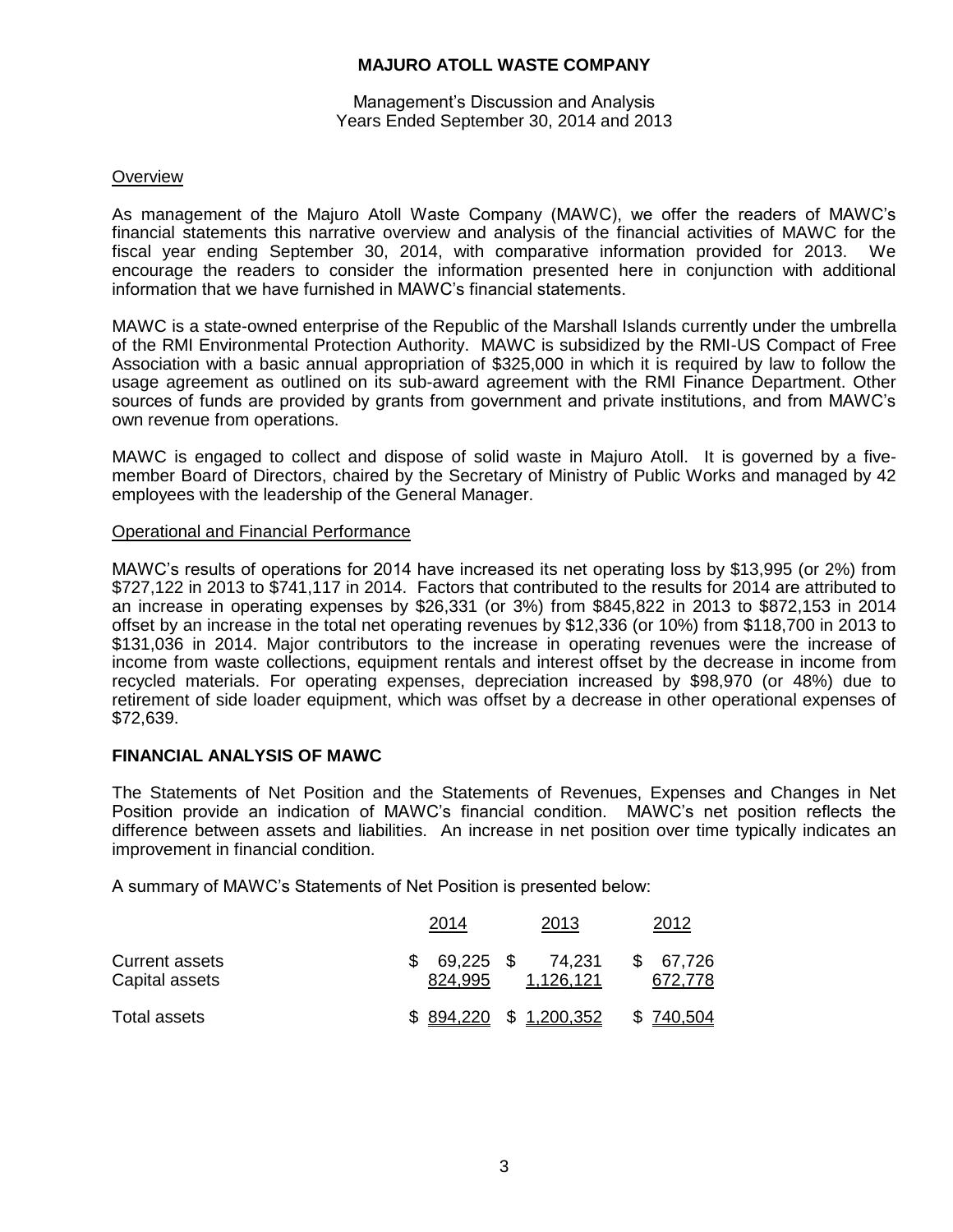Management's Discussion and Analysis, Continued Years Ended September 30, 2014 and 2013

|                                                                | 2014                        | 2013                     | 2012                           |
|----------------------------------------------------------------|-----------------------------|--------------------------|--------------------------------|
| <b>Current liabilities</b><br>Long-term debt                   | 195,165<br>S.<br>70,449     | 130,838<br>\$<br>120,975 | \$<br>90,239                   |
| <b>Total Liabilities</b><br>Net position:                      | 265,614                     | 251,813                  | 90,239                         |
| Net investment in capital assets<br>Restricted<br>Unrestricted | 824,995<br><u>(196,389)</u> | 1,126,121<br>(177, 582)  | 672,778<br>61,801<br>(84, 314) |
| Total net position                                             | 628,606                     | 948,539                  | 650,265                        |
| Total liabilities and net position                             | 894,220                     | .200,352<br>\$           | 740,504<br>S                   |

A summary of MAWC's Statements of Revenue, Expenses, and Changes in Net Position is presented below:

|                                                                                    | 2014                                 | 2013                                | 2012                                |
|------------------------------------------------------------------------------------|--------------------------------------|-------------------------------------|-------------------------------------|
| Revenues:<br>Operating revenues<br>Non-operating revenues-grants<br>Capital grants | 131,036<br>\$.<br>325,000<br>104,965 | \$<br>118,700<br>352,769<br>672,627 | 154,111<br>\$.<br>584,942<br>65,000 |
| <b>Total revenues</b>                                                              | 561,001                              | 1,144,096                           | 804,053                             |
| Expenses:<br>Operating expenses<br>Non-operating expenses                          | 872,153<br>8,781                     | 845,822                             | 950,687                             |
| Total expenses                                                                     | 880,934                              | 845,822                             | 950,687                             |
| Change in net position                                                             | \$<br><u>(319,933)</u>               | \$<br>298,274                       | <u>(146,634)</u><br>S               |

MAWC's total assets decreased by \$306,132 (or 26%) from \$1,200,352 in 2013 to \$894,220 in 2014. This was due to decrease in net receivables of \$31,607 (or 47%) from \$66,777 in 2013 to \$35,170 in 2014 offset by the increase in cash of \$27,601 (or 506%) from \$5,454 in 2013 to \$33,055 in 2014 and the decrease in capital assets of \$301,126 (or 27%) from \$1,126,121 in 2013 to \$824,995 in 2014. This decrease in capital assets was due to retirement of rear loader equipment and current year depreciation expense of \$303,952 offset by asset additions of \$2,826. Total liabilities increased by \$13,801 (or 5%) from \$251,813 in 2013 to \$265,614 in 2014. This increase was attributed to the increase in payroll related liabilities of \$60,397 (or 71%) from \$85,263 in 2013 to \$145,660 in 2014, offset by the decrease in accounts payable of \$20,157 (or 43%) from \$46,550 in 2013 to \$26,393 in 2014, and decrease in loan payable of \$26,439 (or 22%) from \$120,000 in 2013 to \$93,561 in 2014.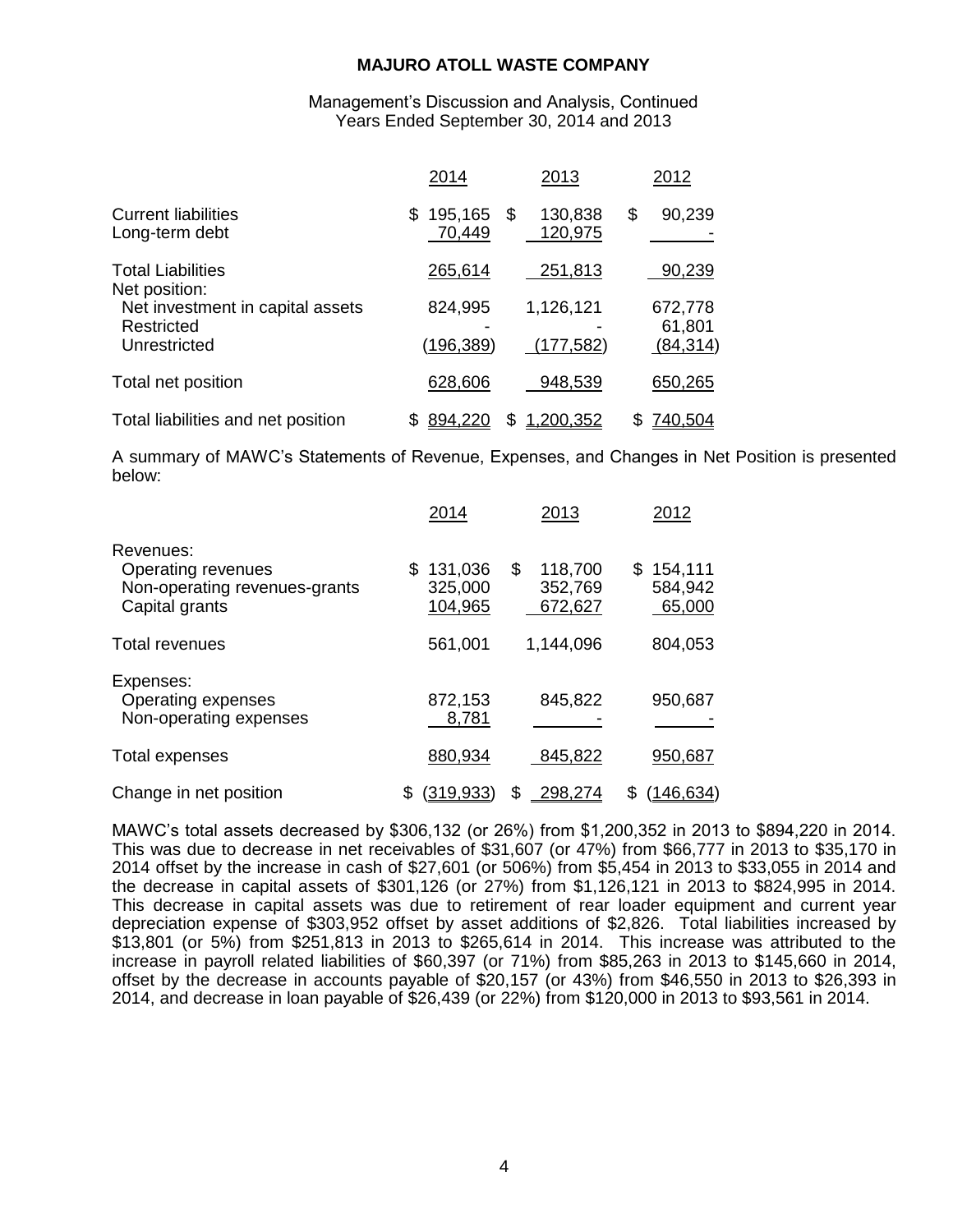#### Management's Discussion and Analysis, Continued Years Ended September 30, 2014 and 2013

MAWC's total revenues decreased by \$583,095 (or 51%) from \$1,144,096 in 2013 to \$561,001 in 2014. This decrease was primarily due to decrease in capital grant of \$567,662 (or 84%) from \$672,627 in 2013 to \$104,965 in 2014 and decrease in non-operating revenue-grants of \$27,769 (or 8%) from \$352,769 in 2013 to \$325,000 in 2014 offset by the increase of operating revenues of \$12,336 (or 10%) from \$118,700 in 2013 to \$131,036 in 2014. MAWC received a capital grant from RepMar to fund import taxes of purchased equipment and reimbursement of repairs and maintenance for the total amount of \$104,965.

MAWC's total expenses increased by \$35,112 (or 4%) from \$845,822 in 2013 to \$880,934 in 2014. This increase was attributed to the increase in current year depreciation expenses and offset by the decrease in other operational expenses.

Management's Discussion and Analysis for the year ended September 30, 2013 is set forth in MAWC's report on the audit of financial statements, which is dated June 5, 2014. Such Management's Discussion and Analysis explains the major factors impacting the FY2013 financial statements and can be obtained from MAWC's General Manager via the contact information on page 6.

## **CAPITAL ASSETS AND LONG-TERM DEBT**

At the end of 2014, MAWC has investments in capital assets, net of accumulated depreciation, of \$824,995 a decrease of \$301,126 (or 27%) from 2013. As discussed earlier, this decrease is the result of current year depreciation expense and retirement of rear loader equipment offset by capital asset additions. These additions pertain to office equipment and solar panel in the interim site located at Rankan Weto, Long Island, Majuro. Capital assets are summarized in note 4 to the financial statements. Please refer to this note for additional information concerning capital assets.

At this time, MAWC has an outstanding loan payable of \$93.561. This long-term debt pertains to bank loan applied to augment MAWC's operating expenses. In addition, MAWC entered into a promissory note agreement for delinquent taxes. At September 30, 2014, social security taxes payable amounted to \$42,680. Refer to note 6 and 7 to the financial statements for additional information concerning MAWC's long-term debt.

## **ECONOMIC FACTORS AND NEXT YEARS BUDGET AND RATES**

Fiscal Year 2014 Budget

MAWC received:

- \$325,000 operational funding from RepMar that was submitted from the Environmental Protection Authority (EPA) Budget Matrix 2014.
- \$600,000 capital and infrastructure funding that is intended for closure of Batkan-Jable site and opening of new dumpsite at Jenrok area.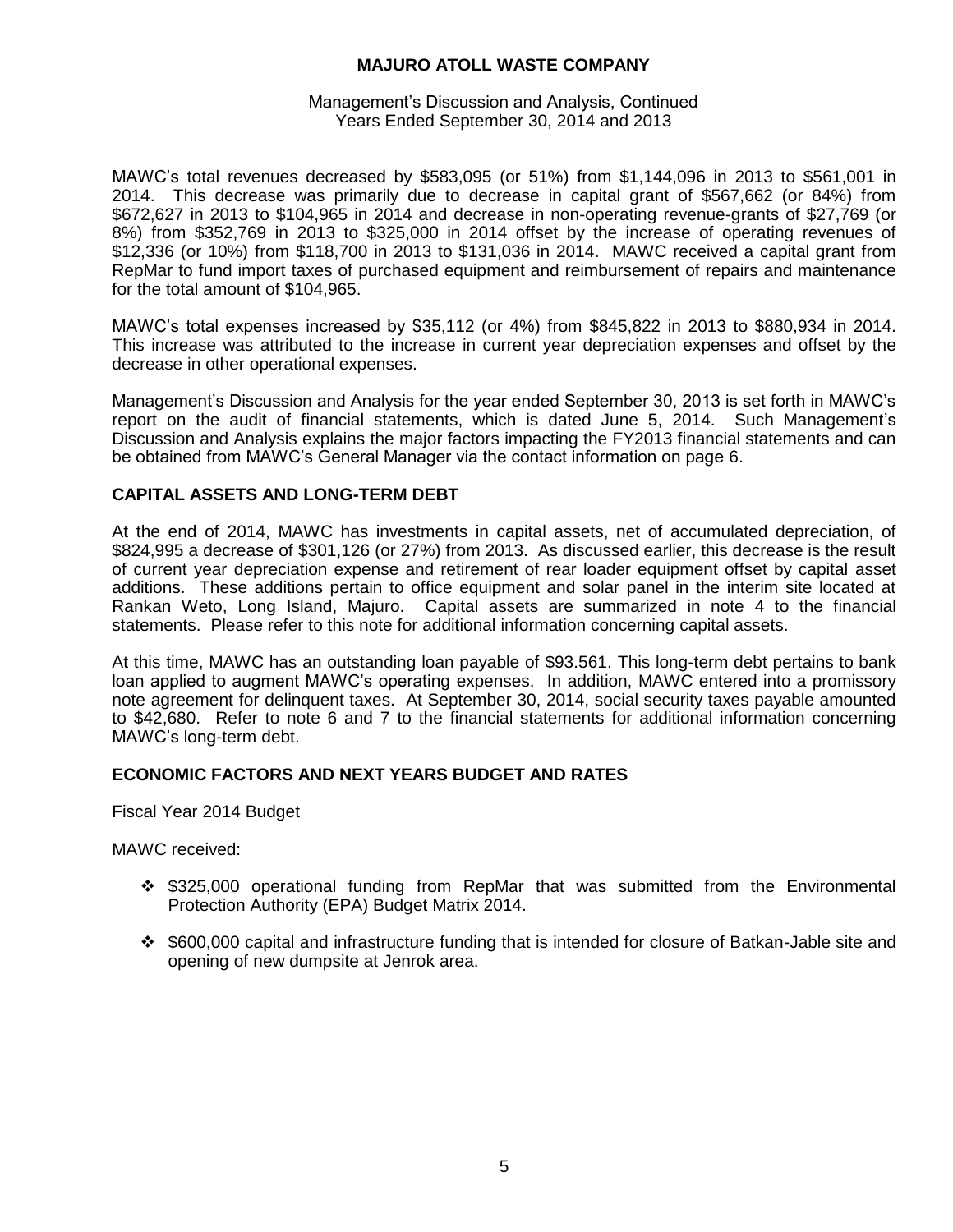#### Management's Discussion and Analysis, Continued Years Ended September 30, 2014 and 2013

## Fiscal Year 2015 Budget

MAWC operational funding for FY2015 is at \$325,000 added by \$130,678 from RMI general fund plus the anticipated operating revenue of \$247,339 and grants that aimed to attain the following four outputs/goals:

- 1. All residential and commercial solid waste in Majuro service areas successfully collected in bins, bags or as bulk materials, and hauled to landfill for segregation, recycling or disposal.
- 2. All segregated, non-recyclable waste from Majuro service areas effectively disposed of in semisanitary landfill.
- 3. All segregated, recyclable waste from Majuro service areas processed for local reuse or exportation.
- 4. MAWC's operations and development guided by effective strategic plans and governance of Board of Directors with manager.

MAWC will continue to develop and implement strategic and annual action plans, build revenues towards sustainable financing and more independent operations as befit a state-owned enterprise.

# Contact Us

Questions associated with the above MD&A may be sent by post addressed to Jorelik Tibon, General Manager, P.O. Box 3596, Majuro, MH 96960, or via email to [jorelik.tibon1@gmail.com.](mailto:jorelik.tibon1@gmail.com)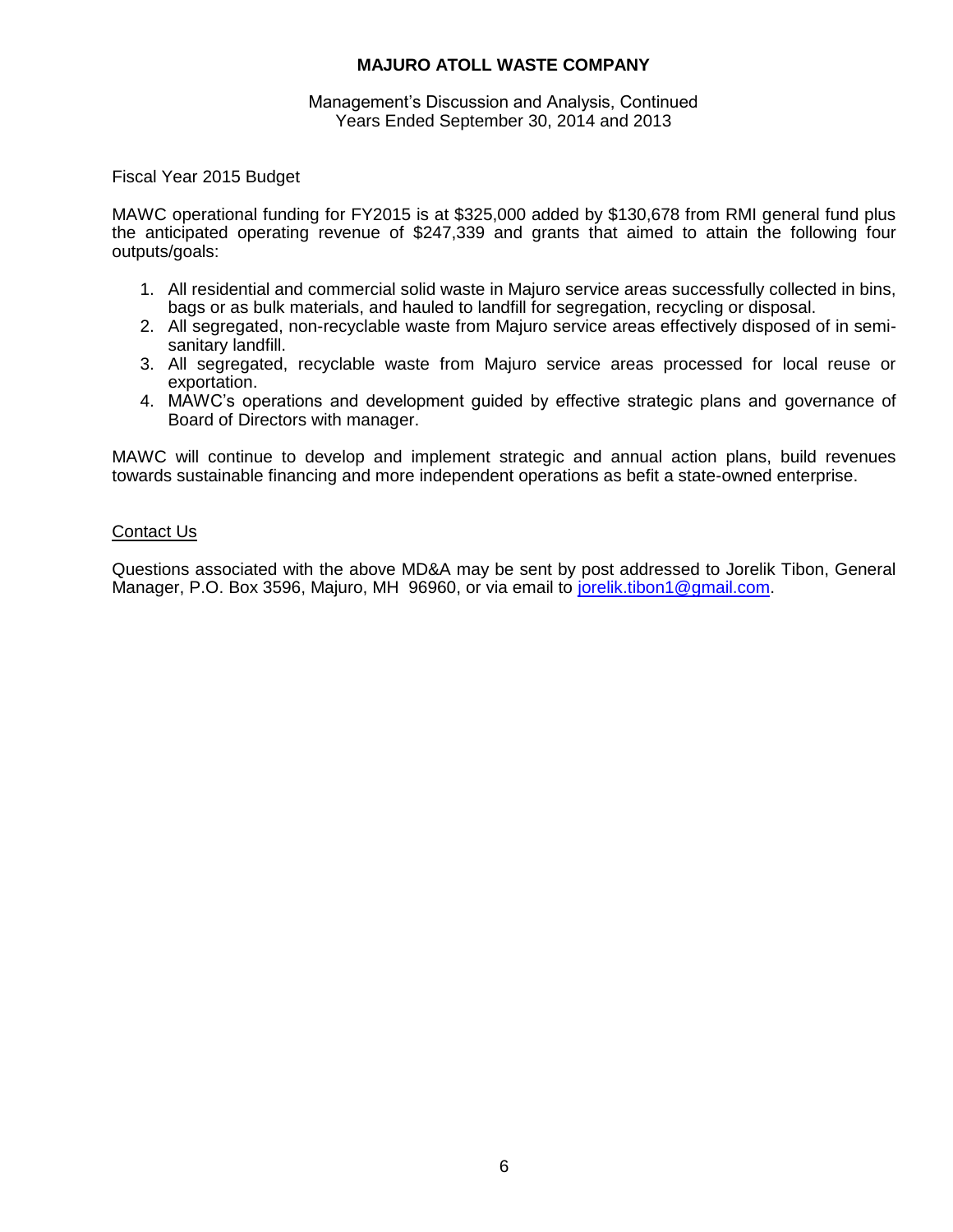# Statements of Net Position September 30, 2014 and 2013

| <u>ASSETS</u>                                                                                                                                                                                                                                                                                                                                                                          | 2014 |                                                                                                          | 2013 |                                                                                                            |
|----------------------------------------------------------------------------------------------------------------------------------------------------------------------------------------------------------------------------------------------------------------------------------------------------------------------------------------------------------------------------------------|------|----------------------------------------------------------------------------------------------------------|------|------------------------------------------------------------------------------------------------------------|
| Current assets:<br>Cash<br>Receivables, net<br>Other current assets                                                                                                                                                                                                                                                                                                                    | \$   | 33,055<br>35,170<br>1,000                                                                                | \$   | 5,454<br>66,777<br>2,000                                                                                   |
| <b>Total current assets</b>                                                                                                                                                                                                                                                                                                                                                            |      | 69,225                                                                                                   |      | 74,231                                                                                                     |
| Property and equipment, net                                                                                                                                                                                                                                                                                                                                                            |      | 824,995                                                                                                  |      | 1,126,121                                                                                                  |
|                                                                                                                                                                                                                                                                                                                                                                                        | \$   | 894,220                                                                                                  | \$   | 1,200,352                                                                                                  |
| <b>LIABILITIES AND NET POSITION</b>                                                                                                                                                                                                                                                                                                                                                    |      |                                                                                                          |      |                                                                                                            |
| <b>Current liabilities:</b><br>Current portion of loan payable<br>Social security taxes payable, current portion<br>Accounts payable<br>Withholding taxes payable<br>Payroll liabilities<br>Other current liabilities<br><b>Total current liabilities</b><br>Loan payable, net of current portion<br>Social security taxes payable, net of current portion<br><b>Total liabilities</b> | \$   | 28,775<br>37,017<br>25,457<br>43,318<br>59,662<br>936<br>195,165<br>64,786<br>5,663<br>70,449<br>265,614 | \$   | 26,439<br>15,895<br>45,686<br>14,291<br>27,663<br>864<br>130,838<br>93,561<br>27,414<br>120,975<br>251,813 |
| Contingency                                                                                                                                                                                                                                                                                                                                                                            |      |                                                                                                          |      |                                                                                                            |
| Net position:<br>Net investment in capital assets<br>Unrestricted<br>Total net position                                                                                                                                                                                                                                                                                                |      | 824,995<br>(196,389)<br>628,606                                                                          |      | 1,126,121<br>(177,582)<br>948,539                                                                          |
|                                                                                                                                                                                                                                                                                                                                                                                        | \$   | 894,220                                                                                                  | \$   | 1,200,352                                                                                                  |

See accompanying notes to financial statements.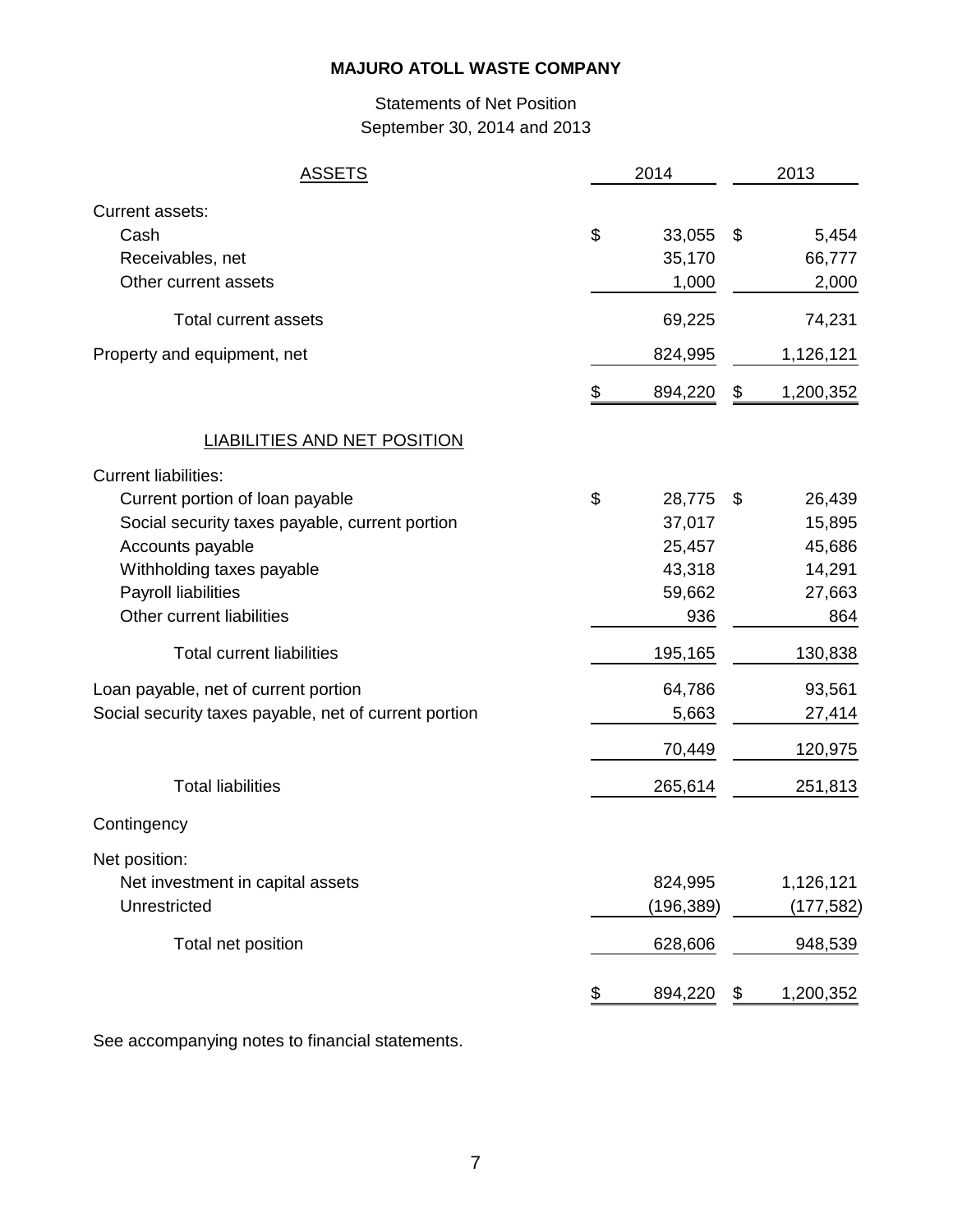# Statements of Revenue, Expenses, and Changes in Net Position Years Ended September 30, 2014 and 2013

|                                                                                                                                                                                                                                                                | 2014 |                                                                                                         | 2013 |                                                                                                                   |
|----------------------------------------------------------------------------------------------------------------------------------------------------------------------------------------------------------------------------------------------------------------|------|---------------------------------------------------------------------------------------------------------|------|-------------------------------------------------------------------------------------------------------------------|
| Operating revenues:<br>Waste collection<br>Recycling income<br><b>Miscellaneous</b>                                                                                                                                                                            | \$   | 103,968<br>29,879<br>3,039                                                                              | \$   | 79,626<br>55,449<br>2,324                                                                                         |
| Total operating revenues                                                                                                                                                                                                                                       |      | 136,886                                                                                                 |      | 137,399                                                                                                           |
| Less provision for doubtful accounts                                                                                                                                                                                                                           |      | (5,850)                                                                                                 |      | (18, 699)                                                                                                         |
| Total net operating revenues                                                                                                                                                                                                                                   |      | 131,036                                                                                                 |      | 118,700                                                                                                           |
| Operating expenses:<br>Payroll<br>Depreciation<br>Fuel<br>Utilities and communication<br>Repairs and maintenance<br>Office supplies<br>Recycling<br>Insurance<br><b>Taxes and licenses</b><br>Professional and contractual services<br>Travel<br>Miscellaneous |      | 413,981<br>303,952<br>82,315<br>14,207<br>13,026<br>8,147<br>7,332<br>4,746<br>4,659<br>3,892<br>15,896 |      | 419,873<br>204,982<br>83,862<br>16,780<br>36,179<br>8,756<br>27,875<br>5,169<br>8,514<br>8,665<br>4,222<br>20,945 |
| Total operating expenses                                                                                                                                                                                                                                       |      | 872,153                                                                                                 |      | 845,822                                                                                                           |
| <b>Operating loss</b>                                                                                                                                                                                                                                          |      | (741, 117)                                                                                              |      | (727, 122)                                                                                                        |
| Nonoperating revenues (expenses):<br><b>Contributions from RepMar</b><br>Interest expense                                                                                                                                                                      |      | 325,000<br>(8,781)                                                                                      |      | 352,769                                                                                                           |
| Total nonoperating revenues (expenses), net                                                                                                                                                                                                                    |      | 316,219                                                                                                 |      | 352,769                                                                                                           |
| Loss before capital contributions                                                                                                                                                                                                                              |      | (424,898)                                                                                               |      | (374, 353)                                                                                                        |
| Capital contributions:<br>RepMar<br>Government of Japan                                                                                                                                                                                                        |      | 104,965<br>104,965                                                                                      |      | 557,894<br>114,733<br>672,627                                                                                     |
| Change in net position                                                                                                                                                                                                                                         |      | (319, 933)                                                                                              |      | 298,274                                                                                                           |
| Net position at beginning of year                                                                                                                                                                                                                              |      | 948,539                                                                                                 |      | 650,265                                                                                                           |
| Net position at end of year                                                                                                                                                                                                                                    | \$   | 628,606                                                                                                 | \$   | 948,539                                                                                                           |

See accompanying notes to financial statements.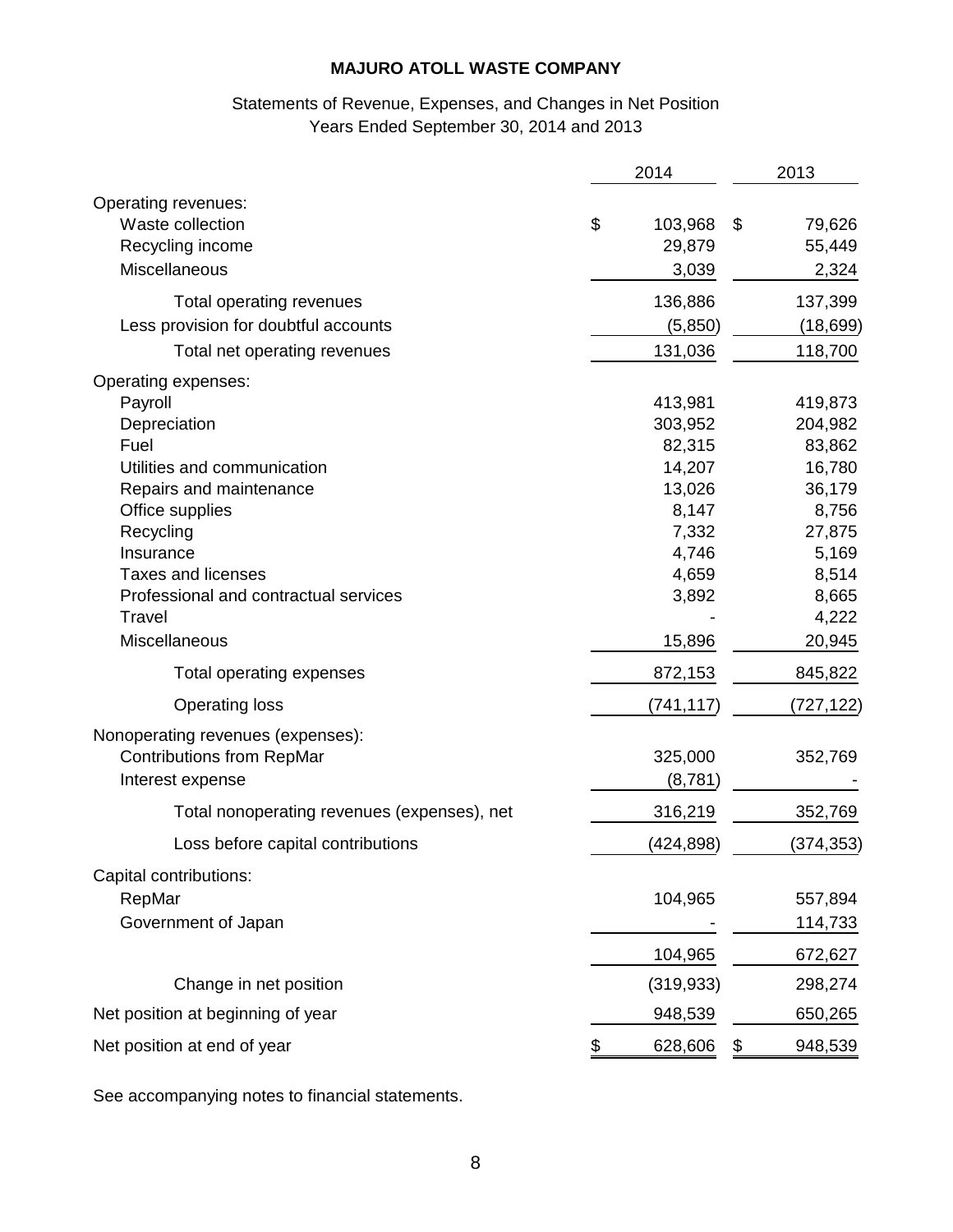# Statements of Cash Flows Years Ended September 30, 2014 and 2013

|                                                                                                                                                                                                | 2014                                     | 2013                                      |
|------------------------------------------------------------------------------------------------------------------------------------------------------------------------------------------------|------------------------------------------|-------------------------------------------|
| Cash flows from operating activities:<br>Cash received from customers<br>Cash payments to suppliers for goods and services<br>Cash payments to employees for services                          | \$<br>138,313<br>(174,006)<br>(352, 955) | \$<br>120,329<br>(191, 086)<br>(408, 180) |
| Net cash used in operating activities                                                                                                                                                          | (388, 648)                               | (478, 937)                                |
| Cash flows from noncapital financing activities:<br>Net borrowings (repayments) under bank loan arrangement<br>Interest paid on bank loan<br>Operating subsidy received from RepMar            | (26, 439)<br>(8,781)<br>325,000          | 120,000<br>328,439                        |
| Net cash provided by noncapital financing activities                                                                                                                                           | 289,780                                  | 448,439                                   |
| Cash flows from capital and related financing activities:<br>Acquisition of capital assets<br>Capital grants received from RepMar<br>Capital grants received from Government of Japan          | (2,826)<br>104,965<br>24,330             | (658, 325)<br>557,894<br>114,733          |
| Net cash provided by capital and related<br>financing activities                                                                                                                               | 126,469                                  | 14,302                                    |
| Net change in cash                                                                                                                                                                             | 27,601                                   | (16, 196)                                 |
| Cash at beginning of year                                                                                                                                                                      | 5,454                                    | 21,650                                    |
| Cash at end of year                                                                                                                                                                            | \$<br>33,055                             | \$<br>5,454                               |
| Reconciliation of operating loss to net cash used in<br>operating activities:<br><b>Operating loss</b><br>Adjustments to reconcile operating loss to net cash<br>used in operating activities: | \$<br>$(741, 117)$ \$                    | (727, 122)                                |
| Depreciation<br>Provision for bad debts<br>Decrease (increase) in assets:                                                                                                                      | 303,952<br>5,850                         | 204,982<br>18,699                         |
| Receivables<br>Other assets<br>Increase (decrease) in liabilities:                                                                                                                             | 1,427<br>1,000                           | (17,070)                                  |
| Accounts payable<br>Social security taxes payable<br>Withholding taxes payable<br>Payroll and other liabilities                                                                                | (20, 157)<br>(629)<br>29,027<br>31,999   | 13,982<br>15,899<br>12,061<br>(368)       |
| Net cash used in operating activities                                                                                                                                                          | \$<br>(388, 648)                         | \$<br>(478, 937)                          |

See accompanying notes to financial statements.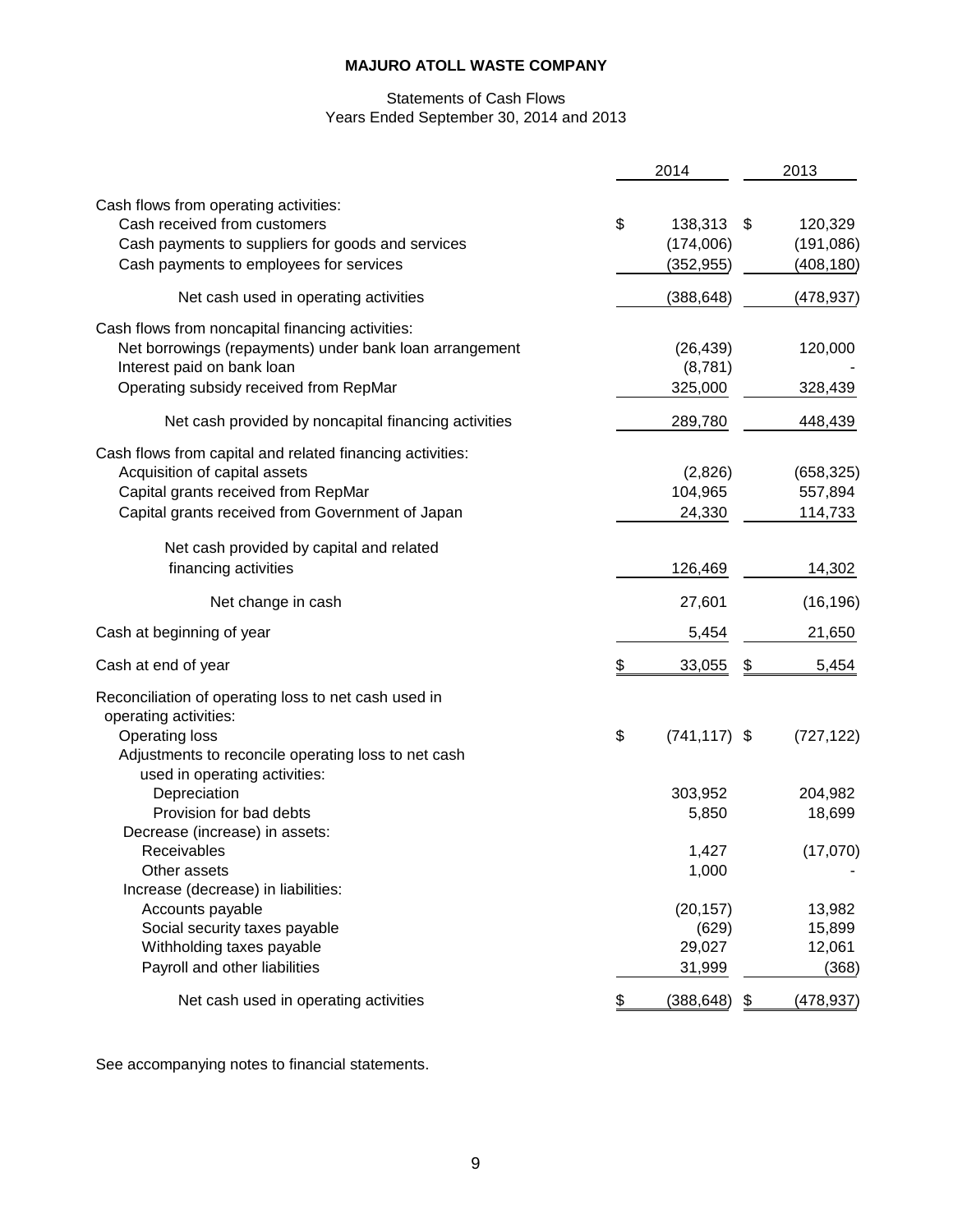Notes to Financial Statements September 30, 2014 and 2013

# (1) Organization

Majuro Atoll Waste Company (MAWC) was incorporated under the laws of the Republic of the Marshall Islands (RepMar) on January 30, 2007. The principal place of business is on Majuro Atoll. The purpose for which MAWC is organized is to engage in, but not limited to, the collection and disposal of solid waste on Majuro Atoll.

MAWC is governed by a five-member Board of Directors as follows:

- The Secretary of Public Works or Secretary responsible for solid waste.
- The Councilman on the Executive Committee responsible for solid waste management on the Majuro Atoll Local Government.
- One member from a list of two or more nomination by the Marshall Islands Chamber of Commerce.
- One member from a list of two or more nominations by the Marshall Islands Tourism Association.
- One member from a list of two or more nominations by the Marshall Islands Conservation Society.

MAWC's financial statements are incorporated into the financial statements of RepMar as a component unit.

## (2) Summary of Significant Accounting Policies

The accounting policies of MAWC conform to accounting principles generally accepted in the United States of America as applicable to governmental entities, specifically proprietary funds.

GASB Statement No. 34, *Basic Financial Statements - and Management's Discussion and Analysis - for State and Local Governments*, as amended by GASB Statement No. 37, *Basic Financial Statements - Management's Discussion and Analysis - for State and Local Governments: Omnibus*, and GASB Statement No. 38, *Certain Financial Statement Note Disclosures*, establish standards for external financial reporting for state and local governments and requires that resources be classified for accounting and reporting purposes into the following three net position categories:

- Net investment in capital assets, net of related debt: capital assets, net of accumulated depreciation and outstanding principal balances of debt attributable to the acquisition, construction or improvement of those assets.
- Restricted: Nonexpendable Net position subject to externally imposed stipulations that require MAWC to maintain such permanently. As of September 30, 2014 and 2013, MAWC does not have nonexpendable restricted net position.
- Expendable Net position whose use by MAWC is subject to externally imposed stipulations that can be fulfilled by actions of MAWC pursuant to those stipulations or that expire with the passage of time. As of September 30, 2014 and 2013, MAWC does not have expendable restricted net position.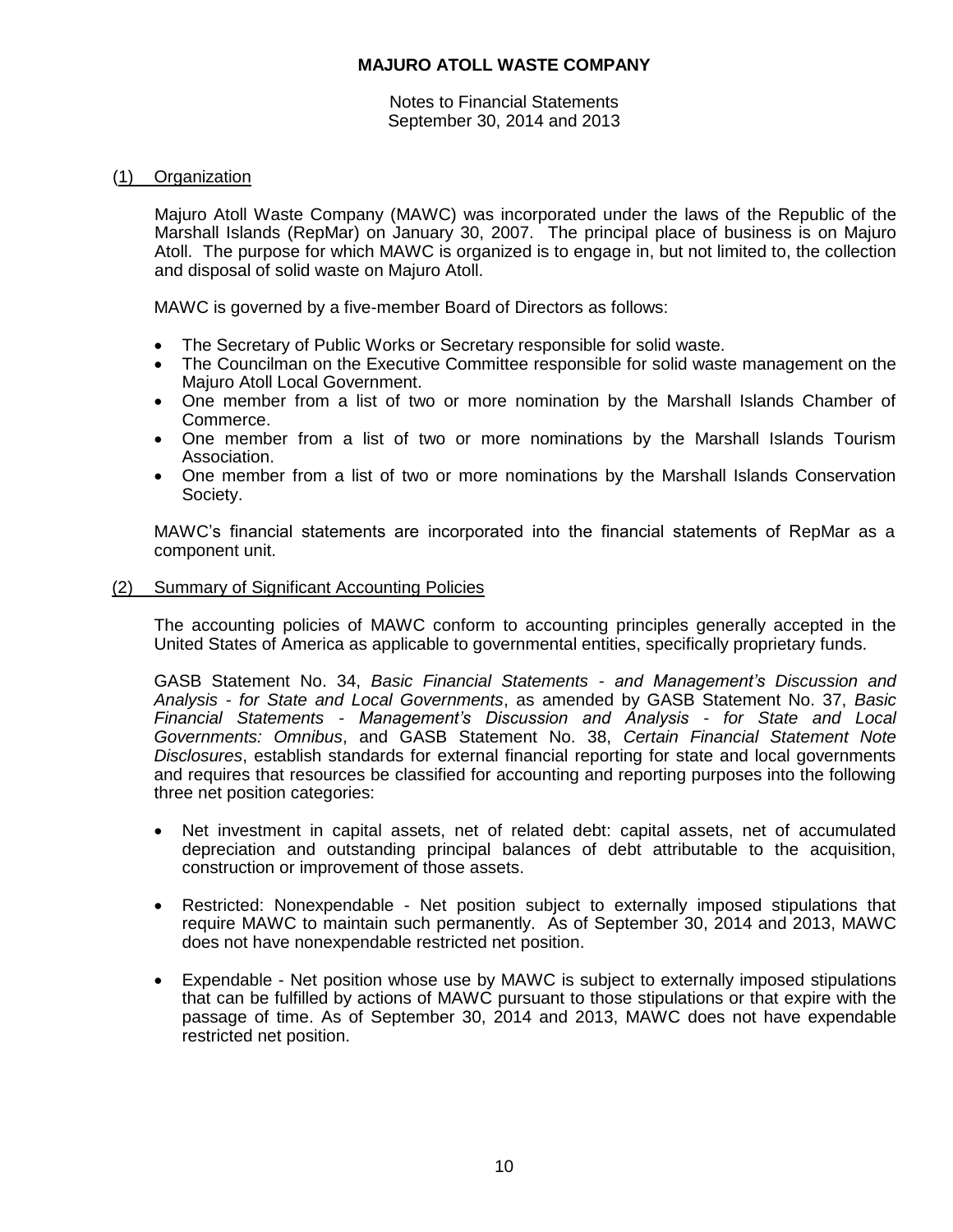Notes to Financial Statements September 30, 2014 and 2013

## (2) Summary of Significant Accounting Policies, Continued

 Unrestricted: Net position that is not subject to externally imposed stipulations. Unrestricted net position may be designated for specific purposes by action by management or the Board of Directors or may otherwise be limited by contractual agreements with outside parties.

## Basis of Accounting

Proprietary funds are accounted for on a flow of economic resources measurement focus. With this measurement focus, all assets and liabilities associated with the operation of the fund are included in the statements of net position. Proprietary fund operating statements present increases and decreases in net position. The accrual basis of accounting is utilized by proprietary funds. Under this method, revenues are recorded when earned and expenses are recorded at the time liabilities are incurred.

# Operating and Non-Operating Revenue and Expenses

Operating revenues and expenses generally result directly from the operation and maintenance of MAWC. Non-operating revenues and expenses result from capital and related financing activities as well as certain other non-recurring income and expense items.

# Cash

Custodial credit risk is the risk that in the event of a bank failure, MAWC's deposits may not be returned to it. Such deposits are not covered by depository insurance and are either uncollateralized or collateralized with securities held by the pledging financial institution or held by the pledging financial institution but not in the depositor-government's name. MAWC does not have a deposit policy for custodial credit risk.

For purposes of the statements of net position and of cash flows, cash represents cash on hand and cash in bank accounts. As of September 30, 2014 and 2013, the carrying amounts of cash were \$33,055 and \$5,454, respectively, and the corresponding bank balances were \$38,974 and \$125,595, respectively. Of the bank balances, \$32,688 and \$125,595, respectively, are maintained in a financial institution subject to Federal Deposit Insurance Corporation (FDIC) insurance. Bank deposits of \$6,286 and \$0, respectively, are maintained in a financial institution not subject to depository insurance. MAWC does not require collateralization of its cash deposits; therefore, deposit levels in excess of FDIC insurance coverage are uncollateralized. Accordingly, these deposits are exposed to custodial credit risk.

## Receivables

Accounts receivable are due from customers both governmental agencies and businesses located in the Majuro Atoll and are interest free and uncollateralized. The allowance for doubtful accounts is stated at an amount which management believes will be adequate to absorb potential losses on accounts receivable that may become uncollectible based on evaluations of the collectability of these accounts and prior collection experience. The allowance is established through a provision for losses on accounts receivable charged to expense. Bad debts are written-off against the allowance on the specific identification method.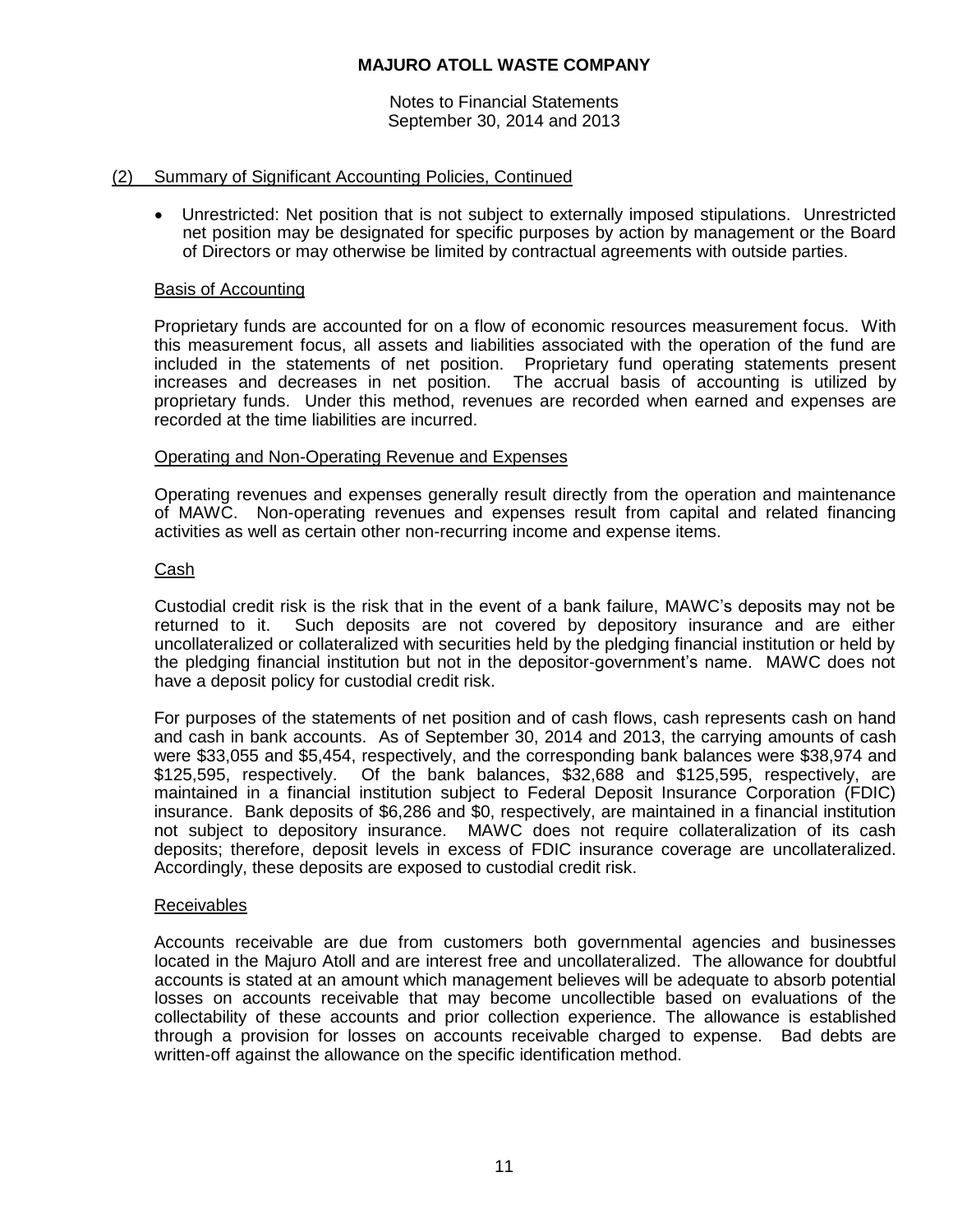Notes to Financial Statements September 30, 2014 and 2013

### (2) Summary of Significant Accounting Policies, Continued

#### Property and Equipment

MAWC generally capitalizes individual items with a cost that equals or exceeds \$250 and has estimated useful lives of more than one year. Property and equipment is recorded at cost. Depreciation of property and equipment is calculated using the straight-line method over the estimated useful lives of the assets. Estimated useful lives of equipment, vehicles, and furniture and fixtures range from 4 to 10 years.

#### Deferred Outflows of Resources

In addition to assets, the statement of net position will sometimes report a separate section for deferred outflows of resources. This separate financial statement element, deferred outflows of resources represents a consumption of net position that applies to a future period and so will not be recognized as an outflow of resources (deduction of net position) until then. MAWC has no items that qualify for reporting in this category.

#### Deferred Inflows of Resources

In addition to liabilities, the statement of net position will sometimes report a separate section for deferred inflows of resources. This separate financial statement element, deferred inflows of resources represents an acquisition of net position that applies to a future period and so will not be recognized as an inflow of resources (additions to net position) until then. MAWC has no items that qualify for reporting in this category.

#### Taxes

Corporate profits are not subject to income tax in the Marshall Islands. Instead, RepMar imposes a gross receipts tax (GRT) of 3% on revenues. MAWC is specifically exempt from this tax.

#### **Reclassifications**

Certain balances in the 2013 presentation have been reclassified to conform to the 2014 presentation.

#### New Accounting Standards

During the year ended September 30, 2014, MAWC implemented the following pronouncements:

- GASB Statement No. 66, *Technical Corrections - 2012*, which enhances the usefulness of financial reports by resolving conflicting accounting and financial reporting guidance that could diminish the consistency of financial reporting. The implementation of this statement did not have a material effect on the accompanying financial statements.
- GASB Statement No. 67, *Financial Reporting for Pension Plans,* which revises existing guidance for the financial reports of most pension plans. The implementation of this statement did not have a material effect on the accompanying financial statements.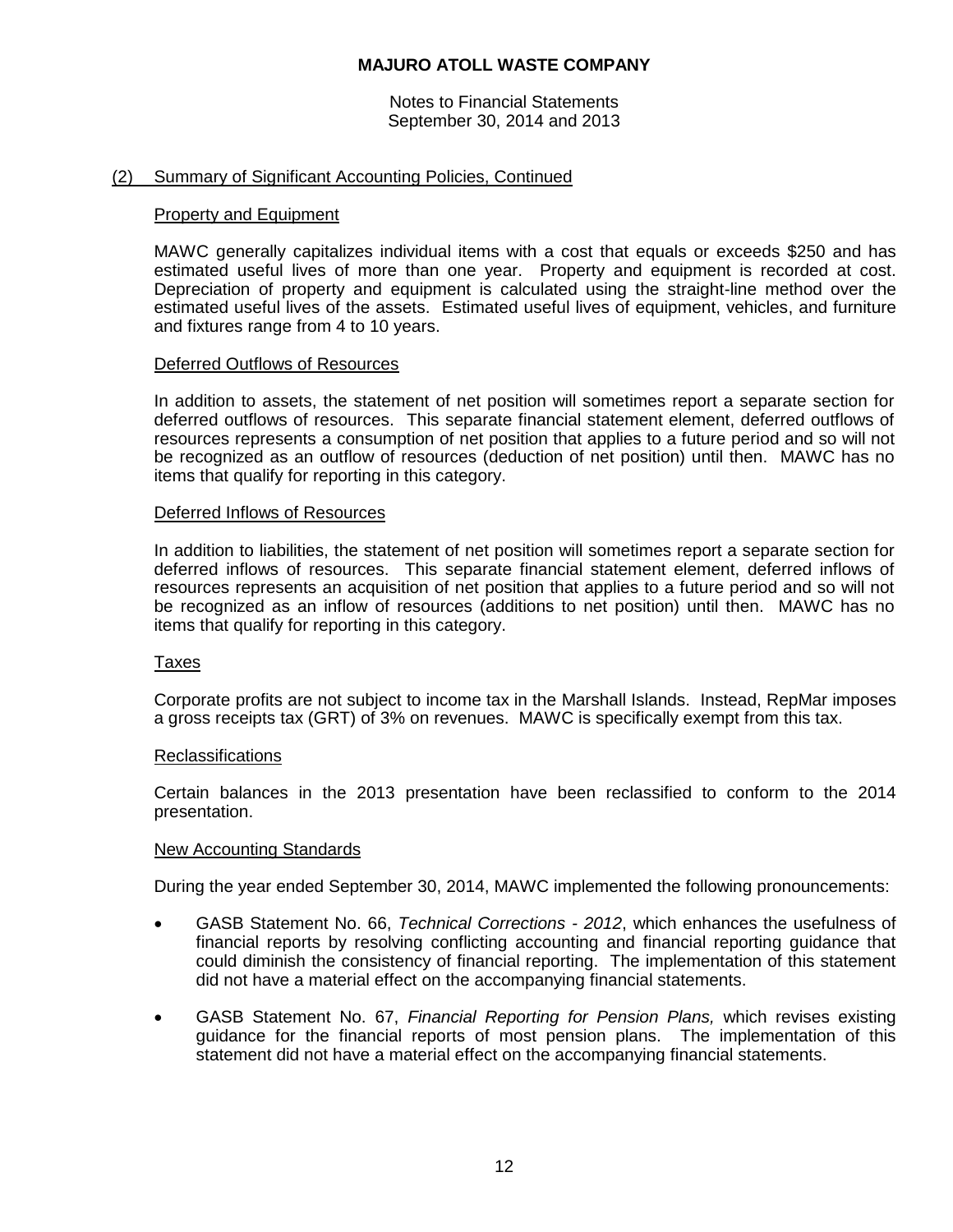Notes to Financial Statements September 30, 2014 and 2013

## (2) Summary of Significant Accounting Policies, Continued

#### New Accounting Standards, Continued

 GASB Statement No. 70, *Accounting and Financial Reporting for Nonexchange Financial Guarantees*, which requires a state or local government guarantor that offers a nonexchange financial guarantee to another organization or government to recognize a liability on its financial statements when it is more likely than not that the guarantor will be required to make a payment to the obligation holders under the agreement. The implementation of this statement did not have a material effect on the accompanying financial statements.

In June 2012, GASB issued Statement No. 68, *Accounting and Financial Reporting for Pensions,*  which revises and establishes new financial reporting requirements for most governments that provide their employees with pension benefits. The provisions in Statement 68 are effective for fiscal years beginning after June 15, 2014. Management does not believe that the implementation of this statement will have a material effect on the financial statements of MAWC.

In January 2013, GASB issued Statement No. 69, *Government Combinations and Disposals of Government Operations,* which improves accounting and financial reporting for state and local governments' combinations and disposals of government operations. Government combinations include mergers, acquisitions, and transfers of operations. A disposal of government operations can occur through a transfer to another government or a sale. The provisions in Statement 69 are effective for fiscal years beginning after December 15, 2013. Management has not yet determined the effect of implementation of this statement on the financial statements of MAWC.

In November 2013, GASB issued Statement No. 71, *Pension Transition for Contributions Made Subsequent to the Measurement Date - an amendment of GASB Statement No. 68,* which addresses an issue regarding application of the transition provisions of Statement No. 68, *Accounting and Financial Reporting for Pensions*. The issue relates to amounts associated with contributions, if any, made by a state or local government employer or nonemployer contributing entity to a defined benefit pension plan after the measurement date of the government's beginning net pension liability. The provisions in Statement 71 are effective for fiscal years beginning after June 15, 2014. Management has not yet determined the effect of implementation of this statement on the financial statements of MAWC.

## **Estimates**

The preparation of financial statements in conformity with accounting principles generally accepted in the United States of America requires management to make estimates and assumptions that affect the reported amounts of assets and liabilities and disclosure of contingent assets and liabilities at the date of the financial statements and the reported amounts of revenues and expenses during the reporting period. Actual results could differ from those estimates.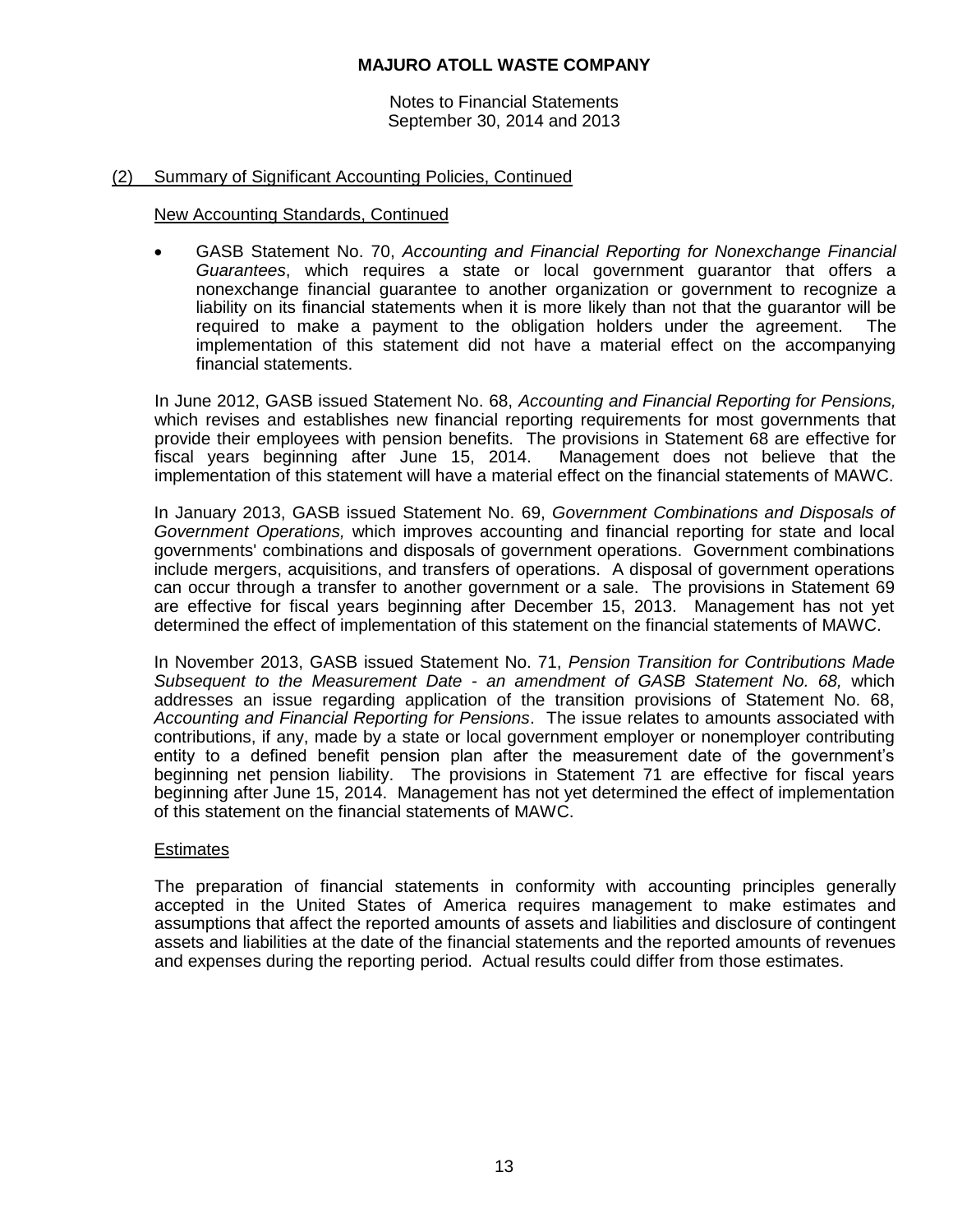Notes to Financial Statements September 30, 2014 and 2013

# (3) Receivables

Receivables at September 30, 2014 and 2013, consist of the following:

|                                      | 2014                | 2013                             |
|--------------------------------------|---------------------|----------------------------------|
| Trade<br>Grants<br><b>Affiliates</b> | \$41,887<br>30,990  | 16,985<br>\$<br>24,330<br>57,319 |
| Less allowance for doubtful debts    | 72,877<br>(37, 707) | 98,634<br><u>(31,857)</u>        |
|                                      | \$35,170            | 66,777                           |

## (4) Property, Plant and Equipment

Capital asset activities for the years ended September 30, 2014 and 2013 are as follows:

|                               | 2014                                   |                  |                  |                                     |  |
|-------------------------------|----------------------------------------|------------------|------------------|-------------------------------------|--|
|                               | <b>Balance at</b><br>October<br>1,2013 | Additions        | <b>Disposals</b> | Balance at<br>September<br>30, 2014 |  |
| Office equipment              | \$<br>7,449                            | \$<br>$1,851$ \$ |                  | \$<br>9,300                         |  |
| Recycling equipment           | 226,316                                | 975              |                  | 227,291                             |  |
| Truck and heavy equipment     | 890,604                                |                  |                  | 890,604                             |  |
| Office building               | 13,471                                 |                  |                  | 13,471                              |  |
| Waste segregation structure   | 31,200                                 |                  |                  | 31,200                              |  |
| Waste collection equipment    | 804,835                                |                  |                  | 804,835                             |  |
|                               | 1,973,875                              | 2,826            |                  | 1,976,701                           |  |
| Less accumulated depreciation | (847, 754)                             | (303,952)        |                  | (1,151,706)                         |  |
|                               | \$1,126,121                            | \$ (301, 126)    |                  | 824,995<br>S.                       |  |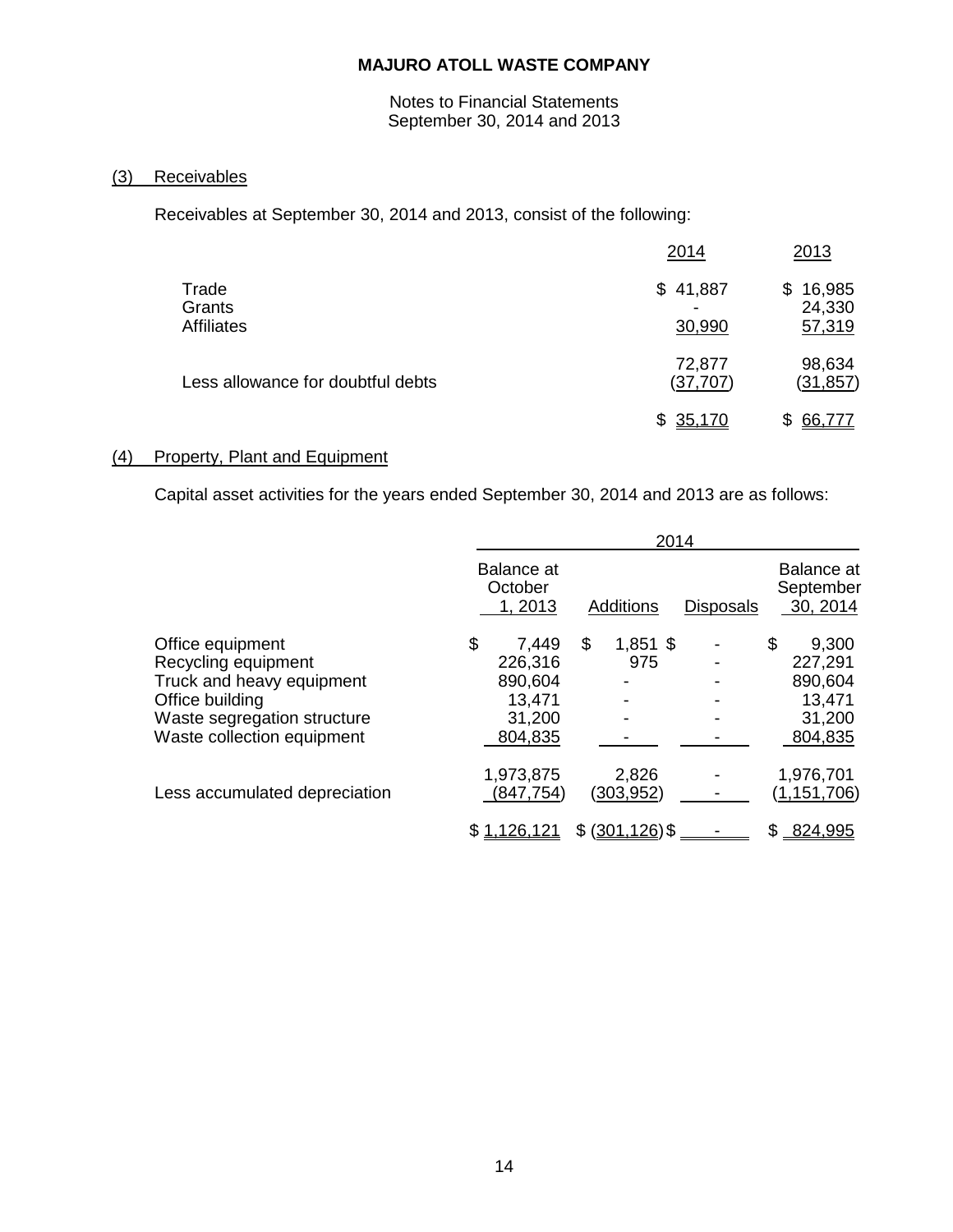Notes to Financial Statements September 30, 2014 and 2013

# (4) Property, Plant and Equipment, Continued

|                               | 2013                             |                      |                  |                                     |  |
|-------------------------------|----------------------------------|----------------------|------------------|-------------------------------------|--|
|                               | Balance at<br>October<br>1, 2012 | <b>Additions</b>     | <b>Disposals</b> | Balance at<br>September<br>30, 2013 |  |
| Office equipment              | \$<br>6,161                      | \$<br>1,288 \$       |                  | \$<br>7,449                         |  |
| Recycling equipment           | 222,572                          | 3,744                |                  | 226,316                             |  |
| Truck and heavy equipment     | 753,618                          | 136,986              |                  | 890,604                             |  |
| Office building               | 13,471                           |                      |                  | 13,471                              |  |
| Waste segregation structure   | 31,200                           |                      |                  | 31,200                              |  |
| Waste collection equipment    | 288,528                          | 516,307              |                  | 804,835                             |  |
| Less accumulated depreciation | 1,315,550<br>(642, 772)          | 658,325<br>(204,982) |                  | 1,973,875<br>(847, 754)             |  |
|                               | \$<br><u>672,778</u>             | $$453,343$ \$        |                  | \$1,126,121                         |  |

#### (5) Risk Management

MAWC purchases commercial insurance to cover its potential risks from operations. It is substantially self-insured for all other risks. Management is of the opinion that no material losses have been sustained as a result of this practice since its inception.

#### (6) Social Security Taxes Payable

At September 30, 2014 and 2013, MAWC was liable for taxes, including certain delinquent taxes, payable to the Marshall Islands Social Security Administration (MISSA) in the amount of \$42,680 and \$43,309, respectively. On January 14, 2014, MAWC and MISSA entered into a promissory note agreement for delinquent taxes. The terms of this agreement include monthly payments of \$2,000, inclusive of interest at 12% per annum, commencing February 10, 2014.

Changes in social security taxes payable during the years ended September 30, 2014 and 2013 were as follows:

|                               | Balance at<br>October 1,<br>2013 | Additions | <b>Reductions</b> | <b>Balance</b> at<br>September<br>30, 2014 | Due<br>Within<br>One Year |
|-------------------------------|----------------------------------|-----------|-------------------|--------------------------------------------|---------------------------|
| Social security taxes payable | \$43,309                         | \$65,241  | \$ (65, 870)      | \$42,680                                   | \$37,017                  |
|                               | Balance at<br>October 1,<br>2012 | Additions | <b>Reductions</b> | <b>Balance</b> at<br>September<br>30, 2013 | Due<br>Within<br>One Year |
| Social security taxes payable | \$27,410                         | \$73,054  | \$<br>(57, 155)   | \$43,309                                   | \$15,895                  |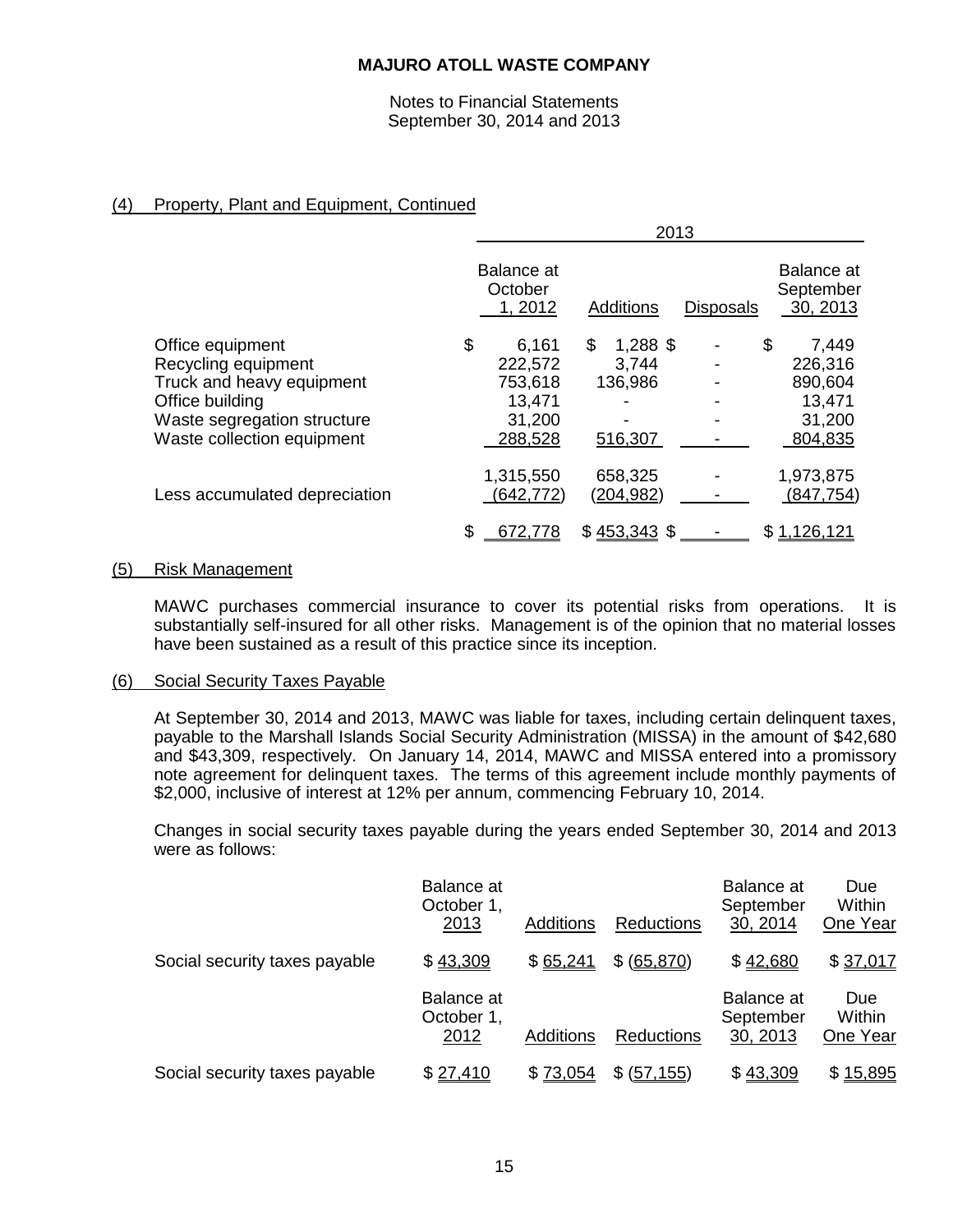Notes to Financial Statements September 30, 2014 and 2013

## (7) Long-Term Debt

On September 26, 2013, MAWC entered into a \$120,000 bank loan for the purpose of funding operational requirements. The loan will mature on September 30, 2017. The loan is collateralized by equipment. Interest is calculated at 8% per annum. Principal and interest are payable in monthly equal installments of \$2,935.

Annual repayment requirements to maturity for principal and interest are as follow:

| Year ending September 30, | Principal                    | Interest                | Total                      |
|---------------------------|------------------------------|-------------------------|----------------------------|
| 2015<br>2016<br>2017      | \$28,775<br>31,151<br>33,635 | 6,445<br>4,069<br>1,470 | 35,220<br>35,220<br>35,105 |
|                           | 93,561                       | 11,984                  | \$105,545                  |

Changes in long-term debt during the years ended September 30, 2014 and 2013 were as follows:

|                      | Balance at<br>October 1,<br>2013 | Additions | <b>Reductions</b> | Balance at<br>September<br>30, 2014 | <b>Due</b><br>Within<br>One Year |
|----------------------|----------------------------------|-----------|-------------------|-------------------------------------|----------------------------------|
| Commercial bank loan | \$120,000                        | \$        | \$ (26, 439)      | \$93,561                            | \$28,775                         |
|                      | Balance at<br>October 1,<br>2012 | Additions | <b>Reductions</b> | Balance at<br>September<br>30, 2013 | Due<br>Within<br>One Year        |
| Commercial bank loan |                                  | \$120,000 | £.                | \$120,000 \$26,439                  |                                  |

#### (8) Related Party Transactions

MAWC utilizes services from certain affiliated entities at substantially the same terms and conditions as those incurred from third parties. A summary of related party transactions as of and for the years ended September 30, 2014 and 2013 are as follows:

|                                                                                                                                                                      | 2014                       |                        |                         |                      |  |  |
|----------------------------------------------------------------------------------------------------------------------------------------------------------------------|----------------------------|------------------------|-------------------------|----------------------|--|--|
|                                                                                                                                                                      | Revenues                   | Expenses               | Receivables             | <b>Payables</b>      |  |  |
| Marshalls Energy Company, Inc.<br>Marshall Islands Social Security Administration<br>College of the Marshall Islands<br>Marshall Islands National Telecommunications | 538<br>\$.<br>293<br>5,248 | 9.827<br>S<br>2.041    | 658<br>S<br>53<br>2,160 | 3,738<br>S<br>42,680 |  |  |
| Authority<br>RepMar<br>Other                                                                                                                                         | 25<br>20,033<br>9,299      | 4.107<br>34,519<br>340 | 25<br>20,405<br>7.689   | 93,252               |  |  |
|                                                                                                                                                                      | 35,436<br>S.               | 50,834                 | 30,990                  | 139,670              |  |  |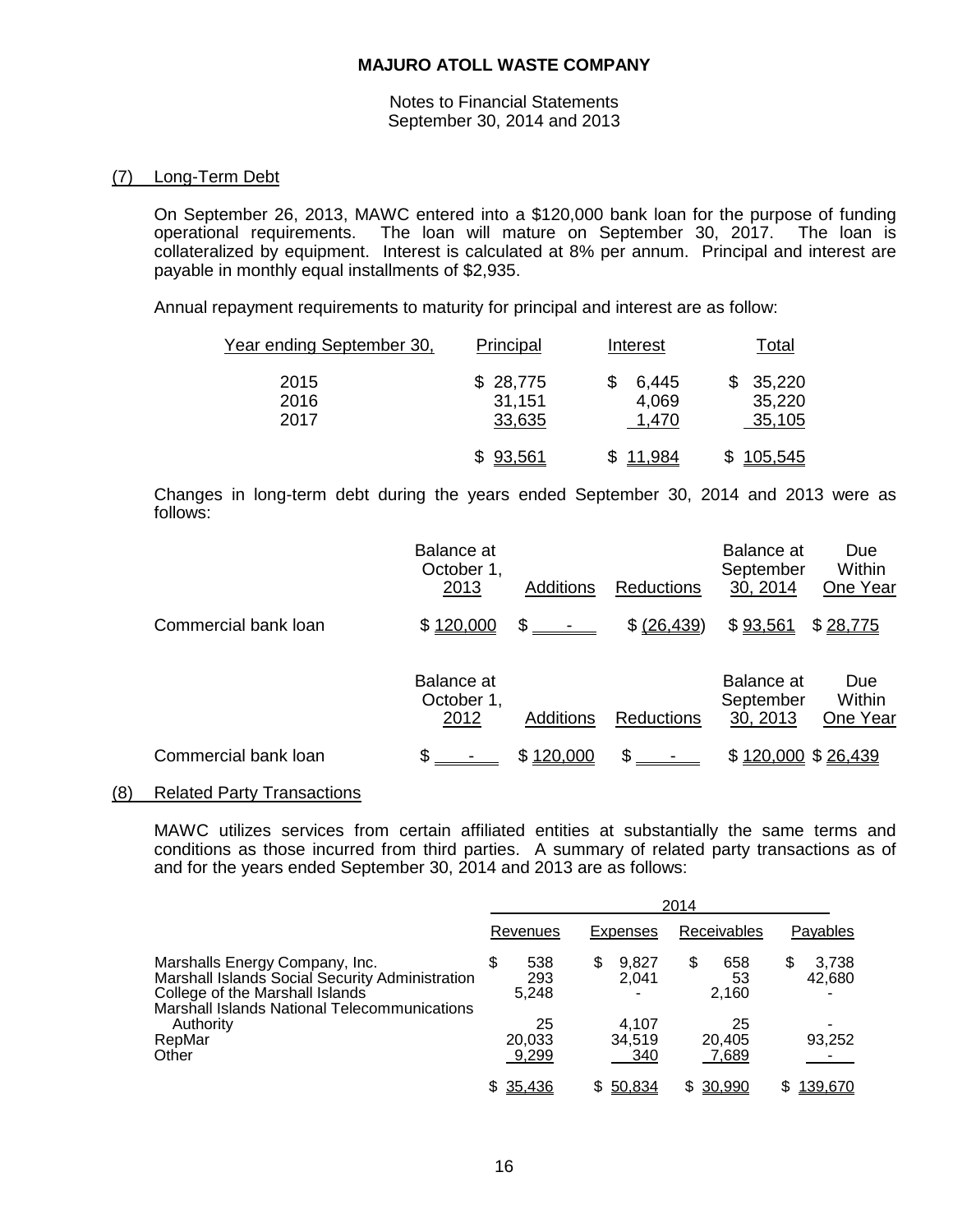Notes to Financial Statements September 30, 2014 and 2013

# (8) Related Party Transactions, Continued

|                                                                                                                                                                                                             | 2013     |                     |                 |                          |             |                          |                       |  |
|-------------------------------------------------------------------------------------------------------------------------------------------------------------------------------------------------------------|----------|---------------------|-----------------|--------------------------|-------------|--------------------------|-----------------------|--|
|                                                                                                                                                                                                             | Revenues |                     | <b>Expenses</b> |                          | Receivables |                          | Payables              |  |
| Marshalls Energy Company, Inc.<br>Marshall Islands Social Security Administration<br>College of the Marshall Islands<br><b>Marshall Islands National Telecommunications</b><br>Authority<br>RepMar<br>Other |          | 576<br>303<br>3.936 | \$              | 15.539<br>74.030<br>-    | \$          | 576<br>150               | \$<br>8,847<br>43,309 |  |
|                                                                                                                                                                                                             |          | 13,966<br>8,666     |                 | 4.725<br>66.128<br>1,294 |             | 2,688<br>48,980<br>4,925 | 457<br>24,022         |  |
|                                                                                                                                                                                                             |          | 27,447              | S               | 161,716                  | S           | 57,319                   | \$76,635              |  |

During the years ended September 30, 2014 and 2013, MAWC received operating subsidies from RepMar in the amount of \$325,000 and \$352,769, respectively. In addition, MAWC received subsidies for capital projects from RepMar in the amount of \$104,965 and \$557,894 during the years ended September 30, 2014 and 2013, respectively.

#### (9) Contingency

The accompanying financial statements have been prepared in conformity with accounting principles generally accepted in the United States of America, which contemplates the continuation of MAWC as a going concern. MAWC sustained substantial operating losses during the years ended September 30, 2014 and 2013 of \$741,117 and \$727,122, respectively, and used a substantial amount of working capital in its operations resulting in a working capital deficiency of \$125,940 at September 30, 2014. Management acknowledges that it is currently dependent on RepMar for cash funding in order to maintain MAWC as a going concern. Although RepMar has provided funding in the past, MAWC does not have a formal agreement with RepMar to provide funds in the future. Management believes that the continuation of MAWC's operations is dependent upon the future financial support of RepMar, deferment in payment of certain liabilities, and/or significant improvements in operations.

In view of these matters, realization of a major portion of the assets in the accompanying statement of net position at September 30, 2014, is dependent upon continued operations of MAWC, which, in turn, is dependent upon MAWC's ability to provide service to its customers and the success of future operations. Management believes that actions presently being undertaken to revise MAWC's operating requirements, including the generation of positive cash flows from operations, and increasing the customer base, provide the opportunity for MAWC to continue as a going concern. For the year ended September 30, 2015, RepMar appropriated \$325,000 to MAWC for the purpose of funding operations and \$130,678 for capital purposes.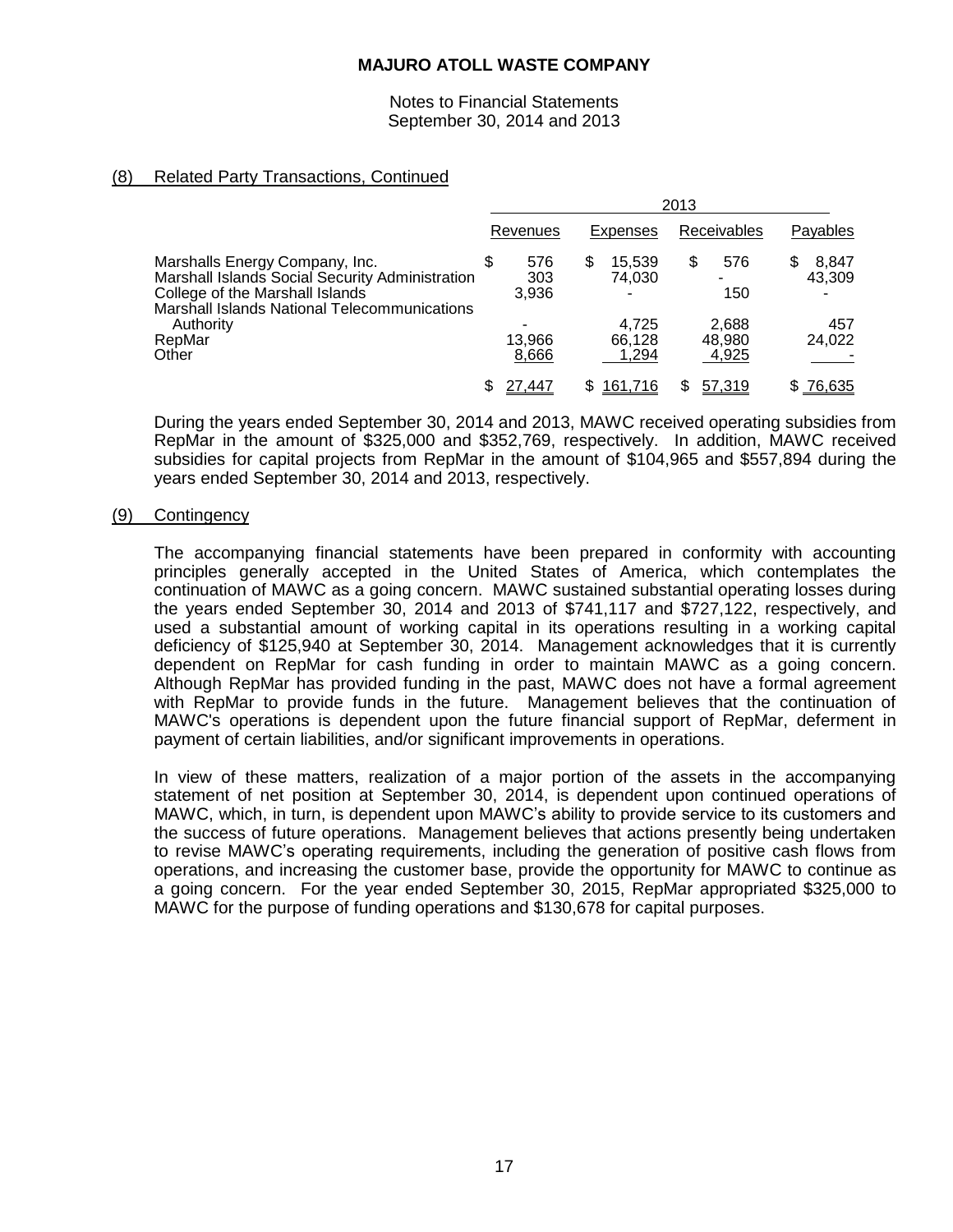

Deloitte & Touche LLP 361 South Marine Corps Drive Tamuning, GU 96913-3911 USA Tel: (671) 646-3884 Fax: (671) 649-4932 www.deloitte.com

### **INDEPENDENT AUDITORS' REPORT ON INTERNAL CONTROL OVER FINANCIAL REPORTING AND ON COMPLIANCE AND OTHER MATTERS BASED ON AN AUDIT OF FINANCIAL STATEMENTS PERFORMED IN ACCORDANCE WITH** *GOVERNMENT AUDITING STANDARDS*

Board of Directors Majuro Atoll Waste Company:

We have audited, in accordance with the auditing standards generally accepted in the United States of America and the standards applicable to financial audits contained in *Government Auditing Standards* issued by the Comptroller General of the United States, the financial statements of the Majuro Atoll Waste Company (MAWC), which comprise the statement of net position as of September 30, 2014, and the related statements of revenues, expenses, and changes in net position and of cash flows for the year then ended, and the related notes to the financial statements, and have issued our report thereon dated July 9, 2015. Our report included an emphasis-of-matter paragraph regarding a going concern uncertainty.

## **Internal Control Over Financial Reporting**

In planning and performing our audit of the financial statements, we considered MAWC's internal control over financial reporting (internal control) to determine the audit procedures that are appropriate in the circumstances for the purpose of expressing our opinion on the financial statements, but not for the purpose of expressing an opinion on the effectiveness of MAWC's internal control. Accordingly, we do not express an opinion on the effectiveness of MAWC's internal control.

A *deficiency in internal control* exists when the design or operation of a control does not allow management or employees, in the normal course of performing their assigned functions, to prevent, or detect and correct, misstatements on a timely basis. A *material weakness* is a deficiency, or a combination of deficiencies, in internal control such that there is a reasonable possibility that a material misstatement of the entity's financial statements will not be prevented, or detected and corrected on a timely basis. A *significant deficiency* is a deficiency, or a combination of deficiencies, in internal control that is less severe than a material weakness, yet important enough to merit attention by those charged with governance.

Our consideration of internal control was for the limited purpose described in the first paragraph of this section and was not designed to identify all deficiencies in internal control that might be material weaknesses or significant deficiencies and therefore, material weaknesses or significant deficiencies may exist that were not identified. Given these limitations, during our audit we did not identify any deficiencies in internal control that we consider to be significant deficiencies. We did identify certain deficiencies in internal control, described in the accompanying Schedule of Findings and Responses as item 2014-003, which we consider to be a material weakness.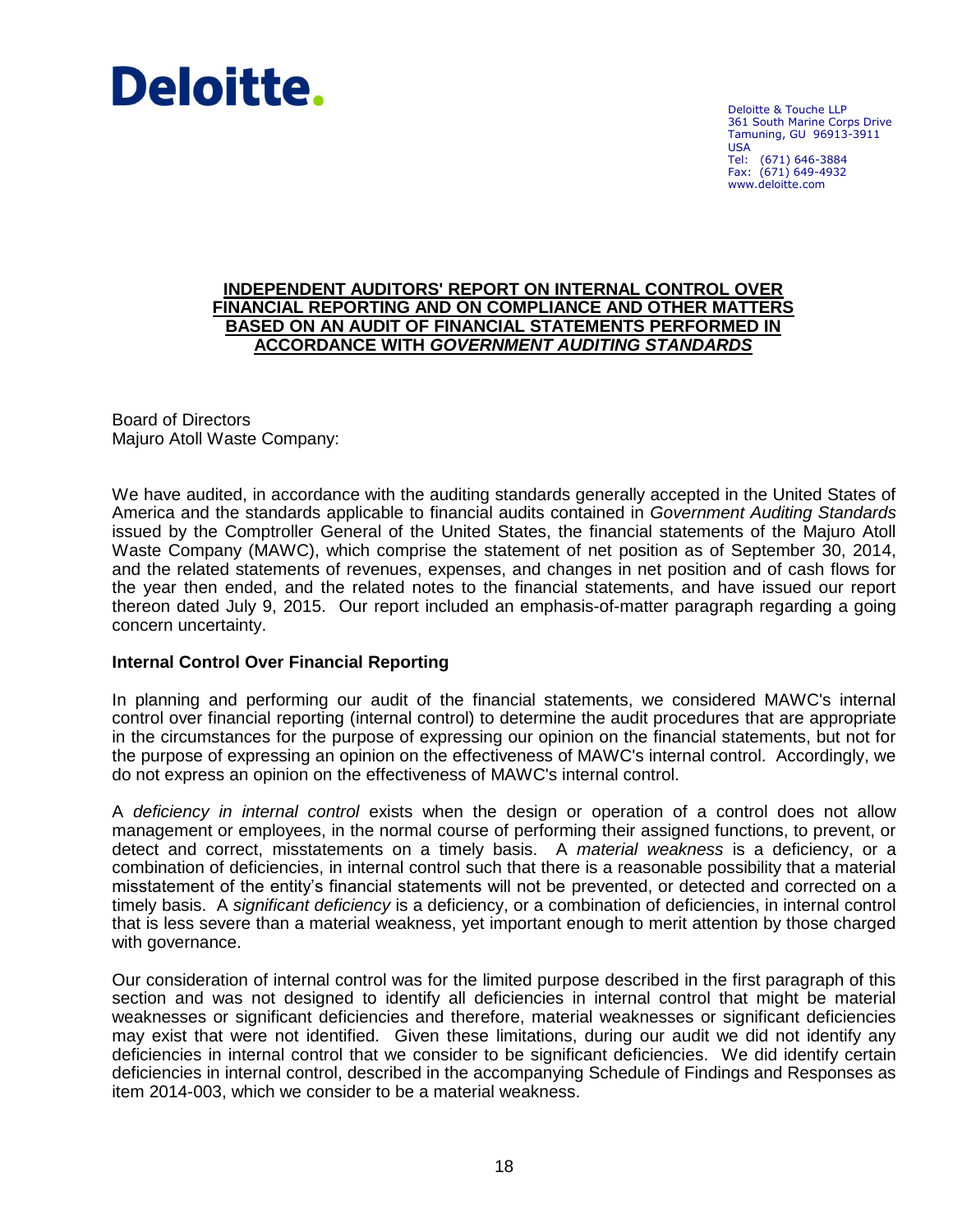# **Compliance and Other Matters**

As part of obtaining reasonable assurance about whether MAWC's financial statements are free of material misstatement, we performed tests of its compliance with certain provisions of laws, regulations, contracts, and grant agreements, noncompliance with which could have a direct and material effect on the determination of financial statement amounts. However, providing an opinion on compliance with those provisions was not an objective of our audit, and accordingly, we do not express such an opinion. The results of our tests disclosed instances of noncompliance or other matters that are required to be reported under *Government Auditing Standards* and which are described in the accompanying Schedule of Findings and Responses as items 2014-001 and 2014-002.

## **MAWC's Reponses to Findings**

MAWC's responses to the findings identified in our audit are described in the accompanying Schedule of Findings and Responses. MAWC's responses were not subjected to the auditing procedures applied in the audit of the financial statements and, accordingly, we express no opinion on them.

## **Purpose of this Report**

The purpose of this report is solely to describe the scope of our testing of internal control and compliance and the results of that testing, and not to provide an opinion on the effectiveness of the entity's internal control or on compliance. This report is an integral part of an audit performed in accordance with *Government Auditing Standards* in considering the entity's internal control and compliance. Accordingly, this communication is not suitable for any other purpose.

 $0$  the Nackell

July 9, 2015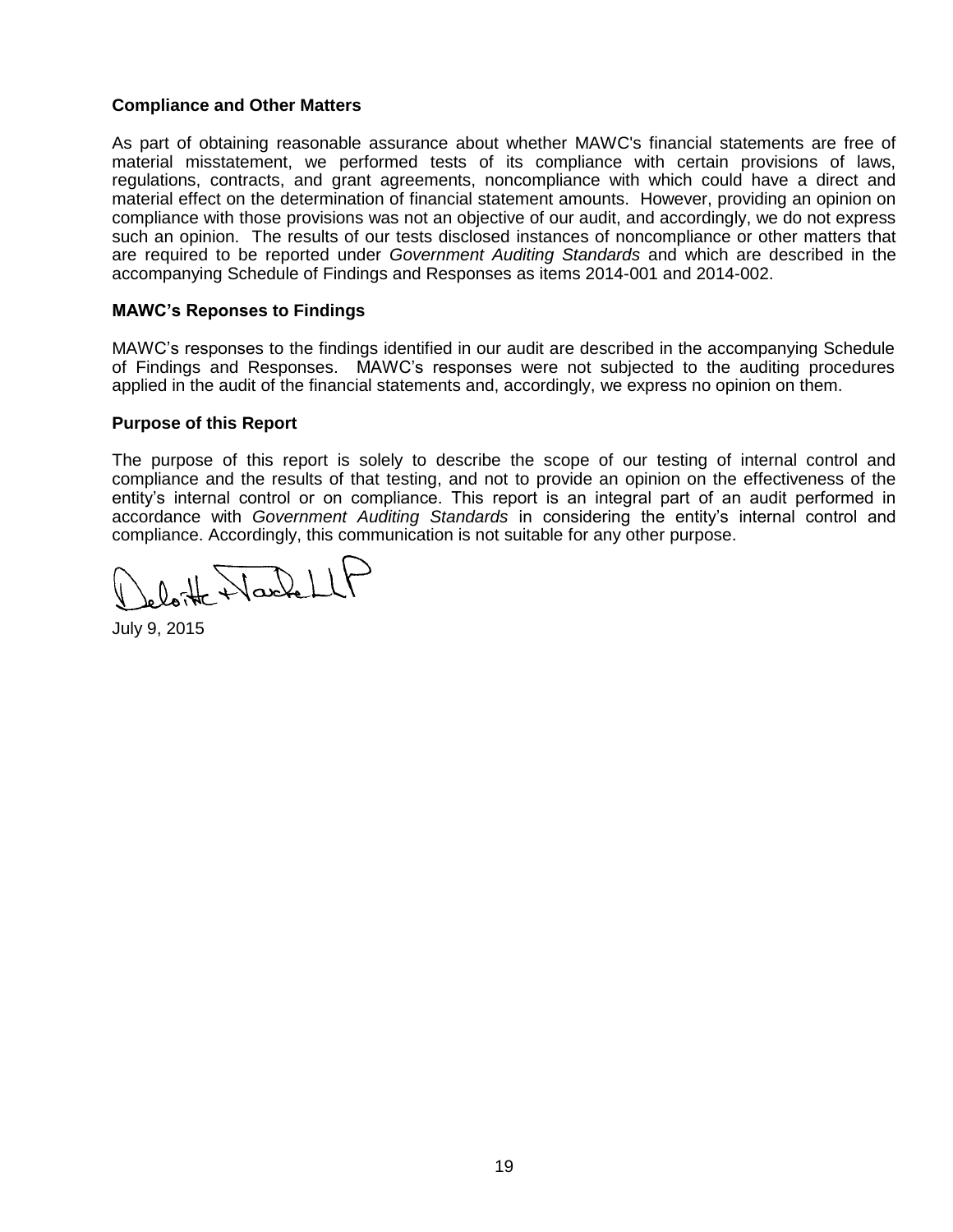Schedule of Findings and Responses Year Ended September 30, 2014

### Local Noncompliance

#### Finding No. 2014-001

Criteria: 49 MIRC Chapter 1, Social Security Act of 1990, Section 131 states that no later than the tenth (10th) day after the end of each quarter, every employer, including every self-employed worker, shall (a) submit to the Administrator a report of the wages and salaries paid by him and the contributions due from him; and (b) pay into the Fund the contributions due.

Condition: MAWC filed and paid employer and employees contributions withheld for the year ended September 30, 2014 in a manner inconsistent with the criteria. Specifically, for the quarter ending June 30, 2014, MISSA contributions were not paid until August 8, 2014.

Cause: The cause of the above condition appears to be lack of policies and procedures to implement and monitor timely filing of returns and payment of contributions in accordance with the Social Security Act.

**Effect:** The effect of the above condition is noncompliance with the Social Security Act.

Recommendation: We recommend that management establish policies and procedures to comply with the Social Security Act of 1990.

Auditee Response and Corrective Action Plan: We agree with audit recommendation. Policies and procedures are in place; however there were times when fund was not sufficient to cover all costs of operations, including MISSA payments. Management decided on delayed payment in order to continue waste collection operations and payroll. In the future management will try harder to adhere to applicable policies and laws.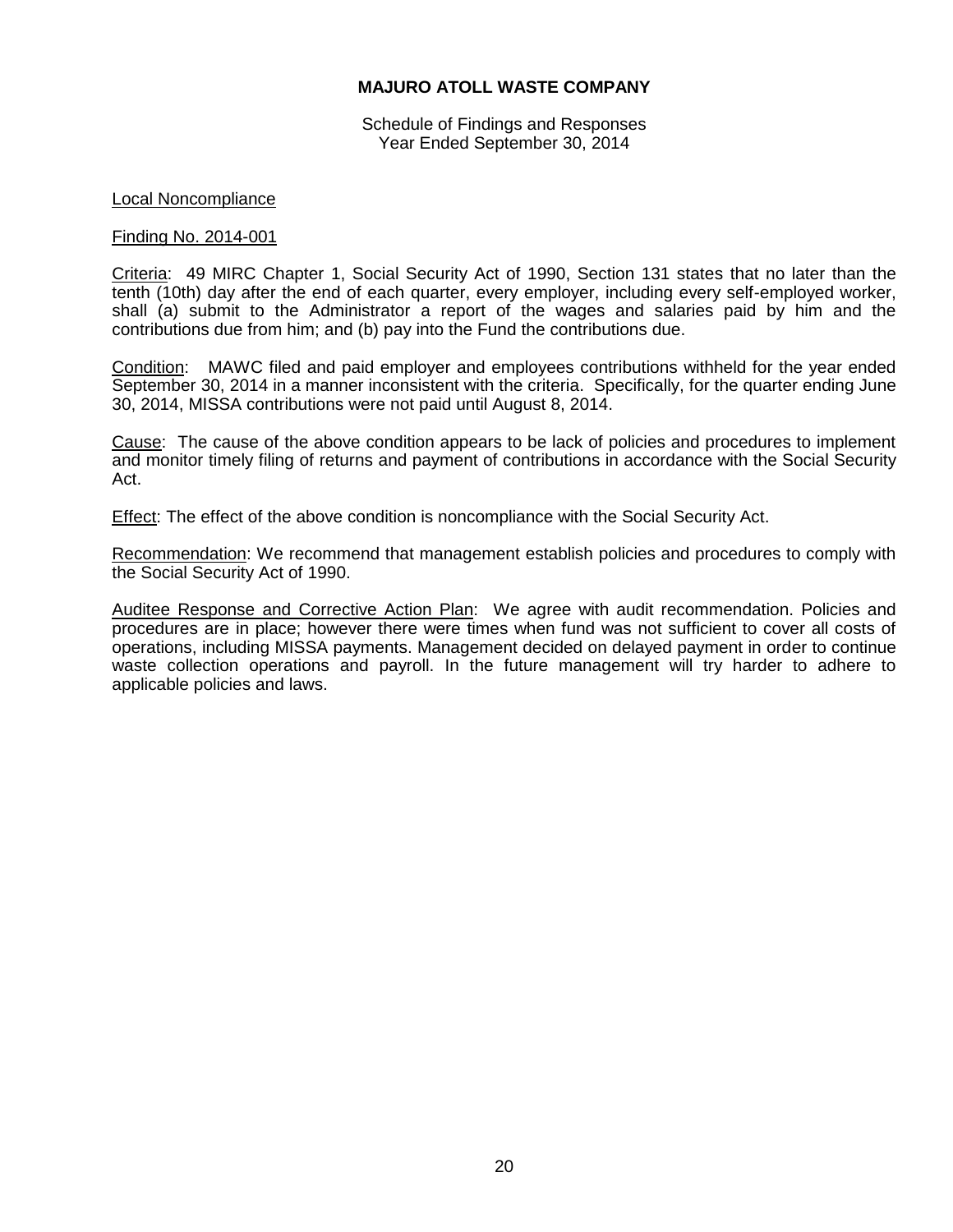Schedule of Findings and Responses, Continued Year Ended September 30, 2014

### Local Noncompliance

#### Finding No. 2014-002

Criteria: 48 MIRC Chapter 1, Income Tax Act of 1989, Section 105, states that the employer shall once every four (4) weeks or thirteen times per year, pay taxes withheld under Section 104 under Chapter 1. The employer shall, along with the taxes, within two (2) weeks following the preceding four (4) week period make a full, true and correct return showing all wages and salaries paid by the employer to the employees during the preceding four (4) week period and showing the tax due and withheld thereon as provided in Section 104 of the Chapter.

Condition: MAWC filed and paid income taxes withheld for the year ended September 30, 2014 in a manner inconsistent with the criteria. Specifically, withholding taxes for the year ended September 30, 2014 and through January 2015 were not filed and remitted. The last payment made was on June 6, 2013 for PPE May 20, 2013. Payment for PPE 5/21/13 - 6/17/13 was made on April 27, 2015. The first payment for fiscal year 2015 was in February 2015.

Cause: The cause of the above condition is the lack of policies and procedures to monitor timely filing of returns and payment of withheld income taxes.

Effect: The effect of the above condition is noncompliance with RepMar Income Tax Act of 1989, as amended.

Recommendation: We recommend that management establish policies and procedures to comply with the RepMar Income Tax Act of 1989, as amended.

Auditee Response and Corrective Action Plan: We agree with audit recommendation. Policies and procedures are in place; however there were times when fund was not sufficient to cover all costs of operations, including withholding tax payments. Management decided on delayed payment in order to continue waste collection operations and payroll. In the future management will try harder to adhere to applicable policies and laws.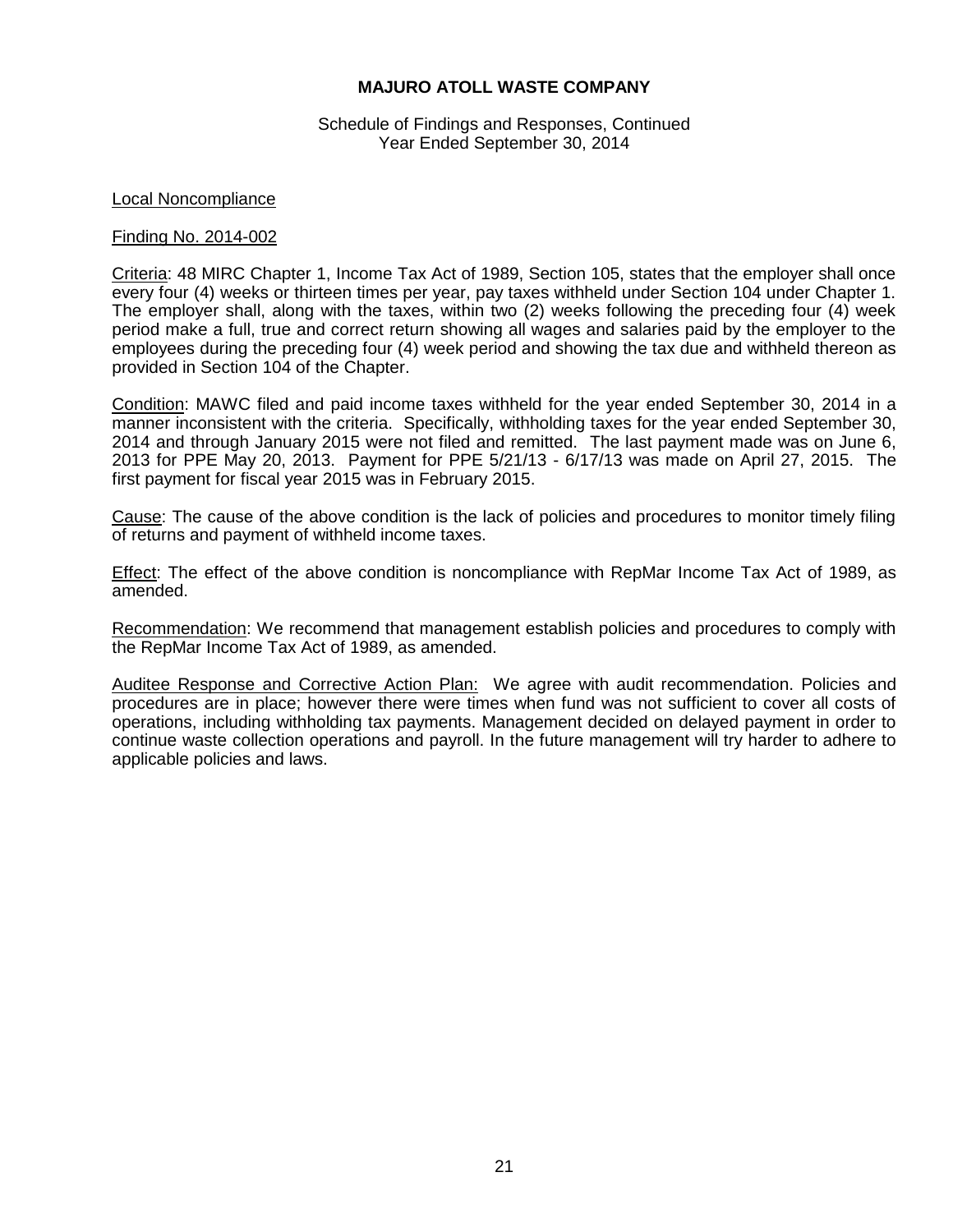Schedule of Findings and Responses, Continued Year Ended September 30, 2014

## External Financial Reporting

#### Finding No. 2014-003

Criteria: Board minutes are a primary means by which regulatory agencies and independent auditors' document the administration of MAWC's operations.

Condition: Not all minutes of meetings held during fiscal year 2014 were available.

Cause: The cause of the above condition is the lack of adherence to established policies and procedures relating to documentation of Board of Director minutes.

Effect: The effect of the above condition is the possibility that directives of the Board are not properly disclosed or recorded in the financial statements.

Recommendation: We recommend that the Board of Directors require that all minutes of meetings be formally documented by the Secretary and approved by the Chairman in a timely manner.

Auditee Response and Corrective Action Plan: We concur with the findings and agreed with the recommendation and we will strive to improve with the condition.